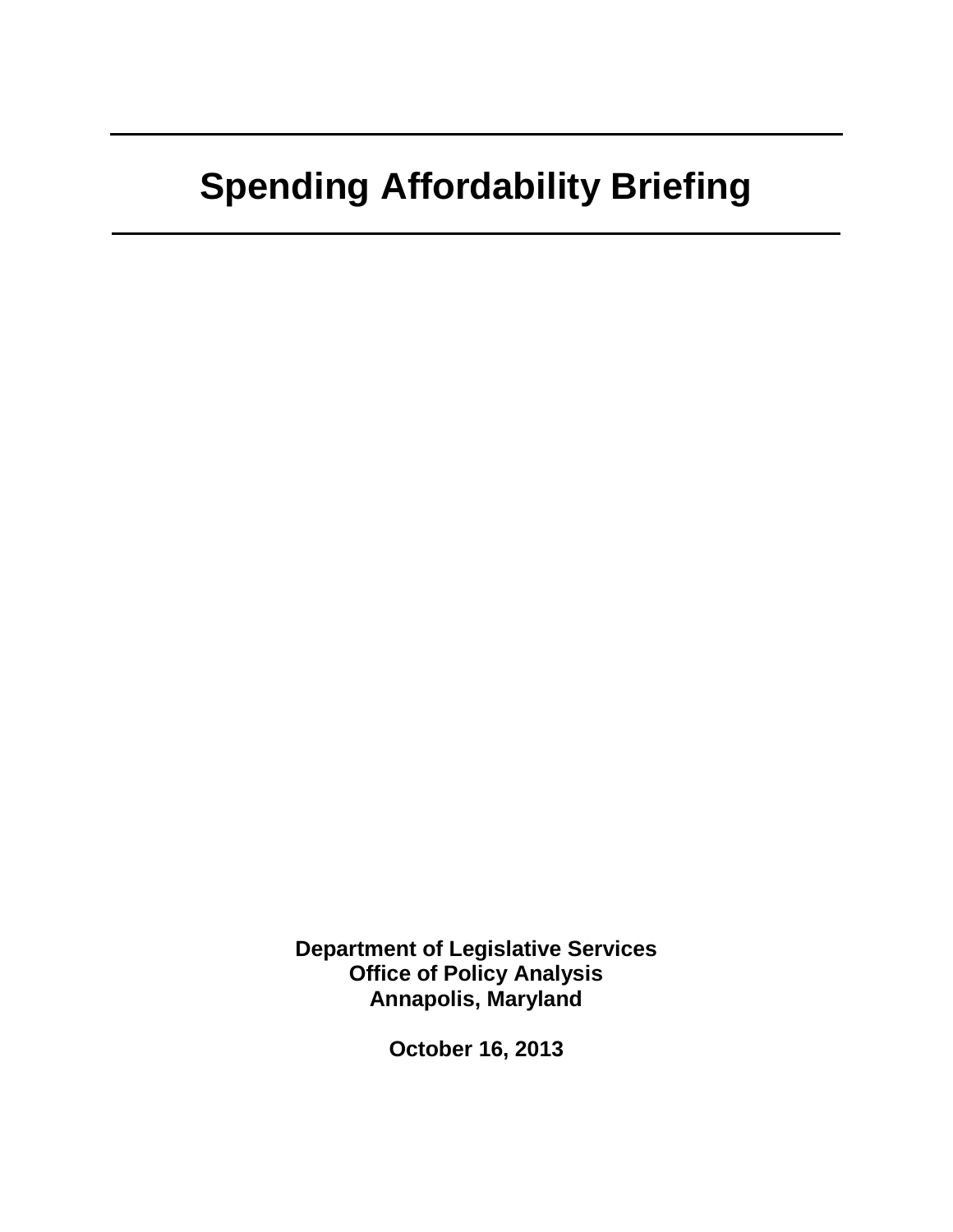**LABOR MARKET LABOR MARKET** 





Payroll employment data comes from the monthly Current Establishment Survey (CES). This series shows Maryland employment growth accelerating sharply through the first employment growth accelerating sharply through the first half of 2013. Maryland generally grew slower than the half of 2013. Maryland generally grew slower than the In June, July, and August, the CES data shows Maryland growth faster than or even with the United States. As the CES data comes from a survey, it is subject to sampling CES data comes from a survey, it is subject to sampling errors which sometimes results in significant revisions as Payroll employment data comes from the monthly Current Establishment Survey (CES). This series shows Maryland United States, but faster than Virginia over this time period. In June, July, and August, the CES data shows Maryland growth faster than or even with the United States. As the errors which sometimes results in significant revisions as United States, but faster than Virginia over this time period more accurate data becomes available. more accurate data becomes available.

laws. The QCEW is used to revise the monthly survey data each year. Available through March, the QCEW series shows Covered employment comes from the Quarterly Census of Covered employment comes from the Quarterly Census of Employment & Wages (QCEW) and reflects all private and Employment & Wages (QCEW) and reflects all private and government employers covered by unemployment insurance government employers covered by unemployment insurance laws. The QCEW is used to revise the monthly survey data each year. Available through March, the QCEW series shows that Maryland's employment growth did not outpace either the that Maryland's employment growth did not outpace either the United States or Virginia in the first quarter of 2013. Maryland, in fact, experienced employment growth similar to Virginia. Both states saw growth decelerate from late 2012 through the first United States or Virginia in the first quarter of 2013. Maryland, in fact, experienced employment growth similar to Virginia. Both states saw growth decelerate from late 2012 through the first quarter of 2013. quarter of 2013.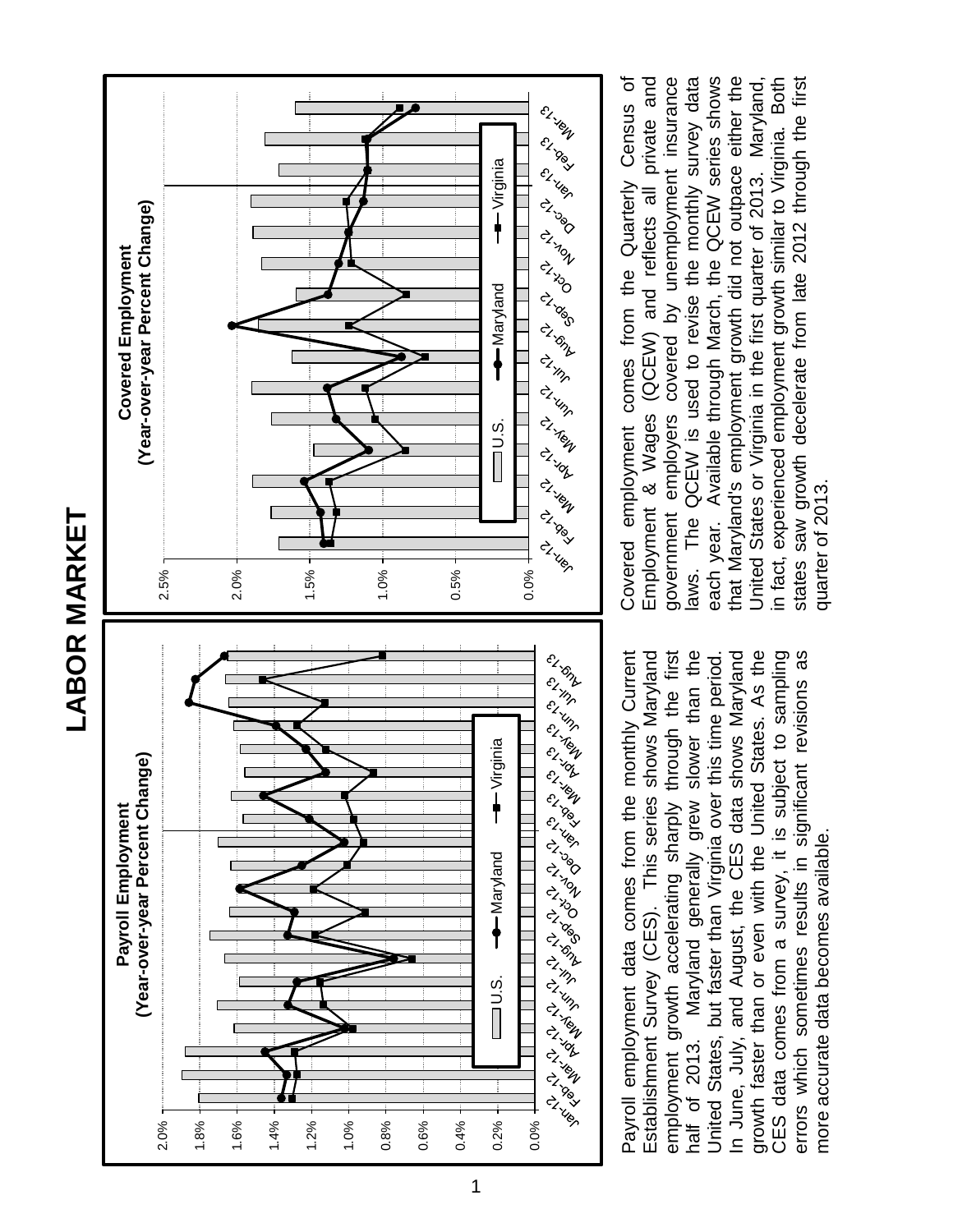



Maryland's existing housing market began to turn around in Existing home sales have increased on a year-over-year basis for 16 straight months, the longest expired in June 2010. Home sales increased 5.6% in 2012 Maryland's existing housing market began to turn around in early 2012. Existing home sales have increased on a year-over-year basis for 16 straight months, the longest streak of growth since the federal homebuyers tax credit streak of growth since the federal homebuyers tax credit expired in June 2010. Home sales increased 5.6% in 2012 after falling 5.8% in 2011. In the first 9 months of 2013, sales are up 14.1% according to data from the Maryland sales are up 14.1% according to data from the Maryland after falling 5.8% in 2011. In the first 9 months of 2013, Association of Realtors. Association of Realtors. early 2012.

The year-over-year basis for 54 months from August 2007 to increase in the median home price in four and a half years. Statewide, the median existing home price fell on a In February 2012, the State saw its first Prices continued to increase every month since, rising 5% in rapidly during 2012 (down around 25%), which may be a Statewide, the median existing home price fell on a year-over-year basis for 54 months from August 2007 to increase in the median home price in four and a half years. Prices continued to increase every month since, rising 5% in September 2013. The inventory of homes for sale fell September 2013. The inventory of homes for sale fell rapidly during 2012 (down around 25%), which may be a factor behind the growth in the median price. The inventory-to-sales ratio from June-August was around four, inventory-to-sales ratio from June-August was around four, January 2012. In February 2012, the State saw its first factor behind the growth in the median price. the lowest it has been since 2006. the lowest it has been since 2006. January 2012.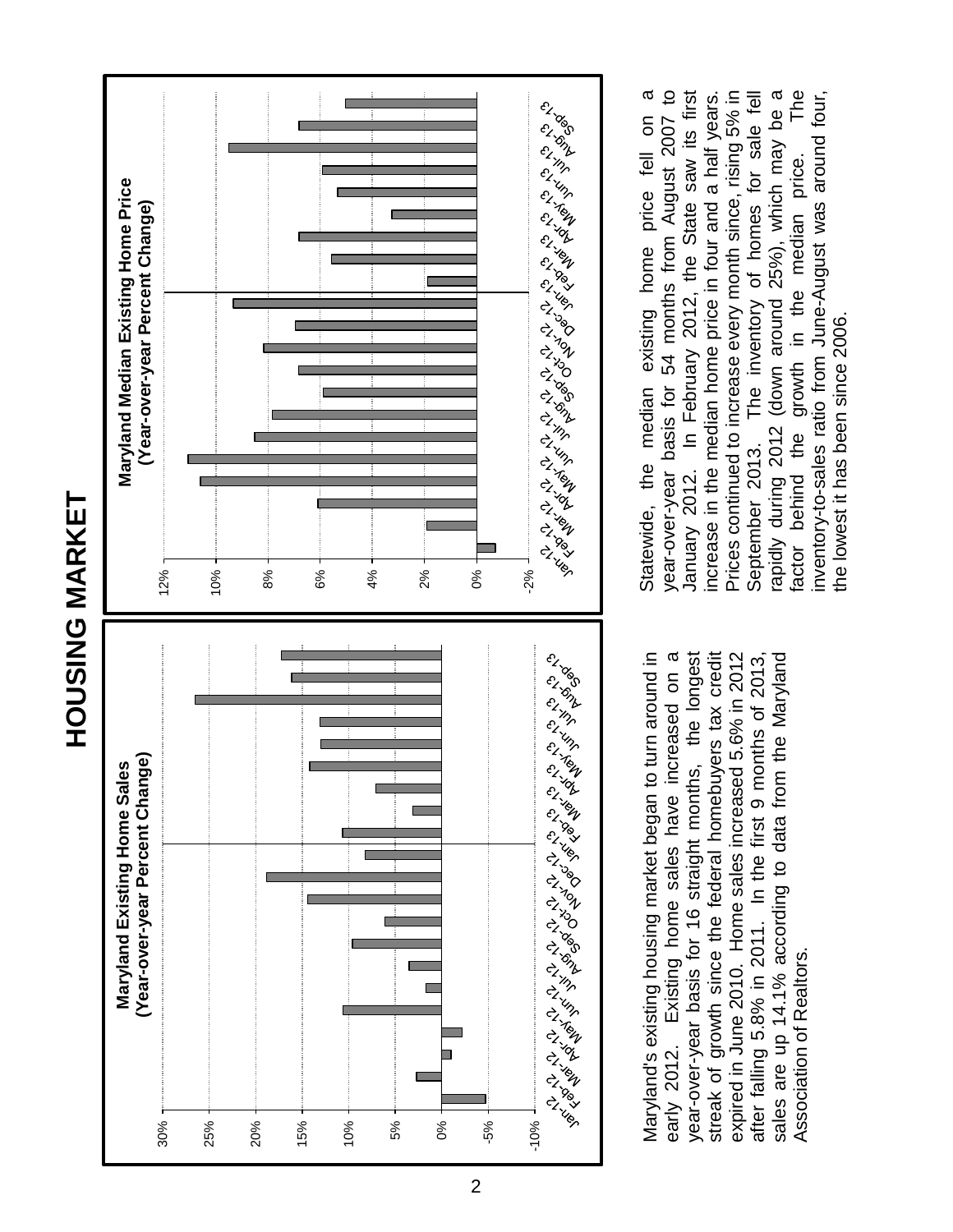



accelerated bonus Wage and salary income growth has generally decelerated over the past few years. In the last five quarters, wage growth in Maryland has trailed the United States mirroring the State's slower employment growth. The spike in the fourth quarter of payments given out prior to the increase in federal income tax rates for higher income individuals that went into effect in Wage and salary income growth has generally decelerated over the past few years. In the last five quarters, wage growth in Maryland has trailed the United States mirroring the State's slower employment growth. The spike in the fourth quarter of 2012 probably reflects additional or accelerated bonus payments given out prior to the increase in federal income tax rates for higher income individuals that went into effect in 2012 probably reflects additional or 2013.

## **CONSUMER MARKET CONSUMER MARKET**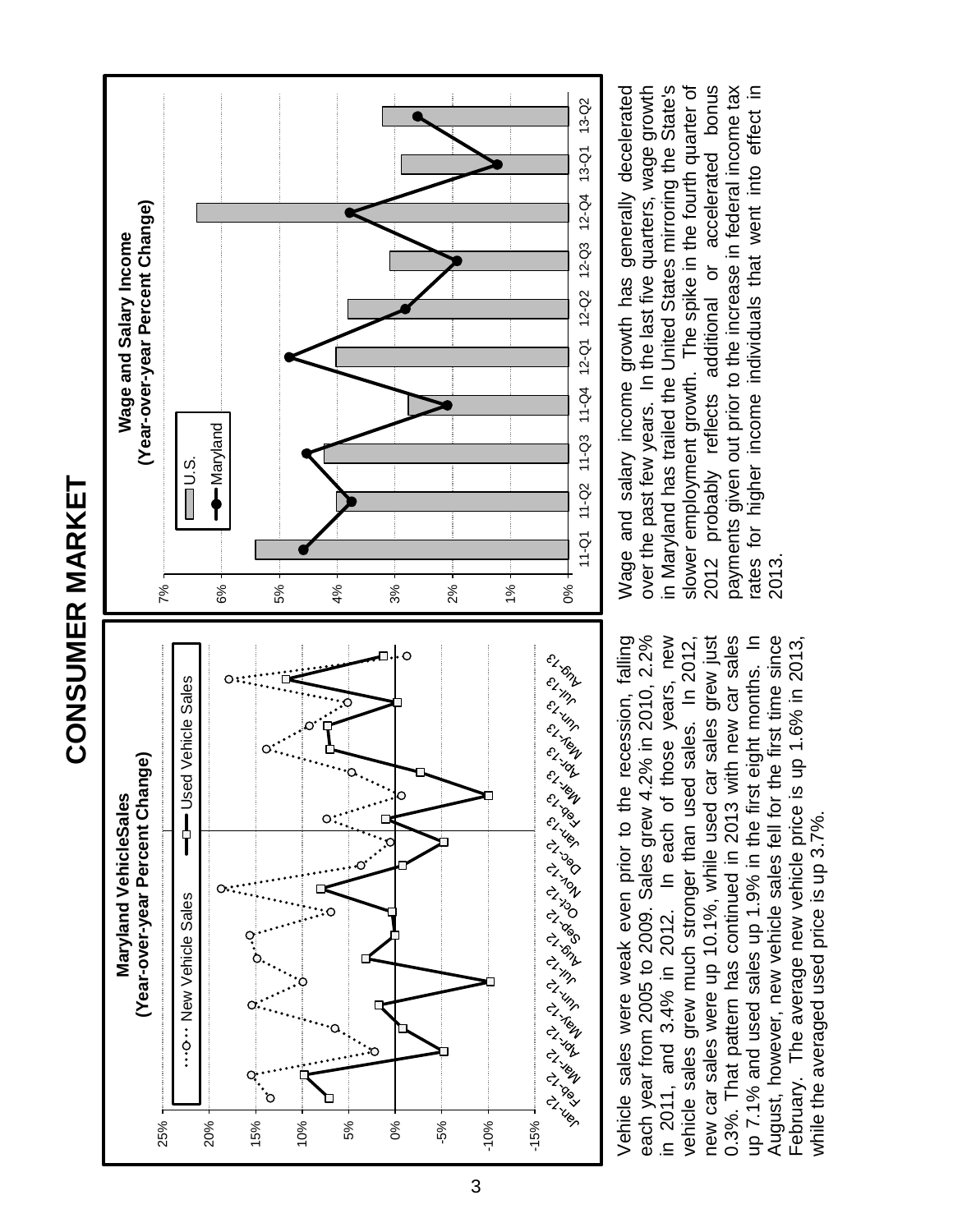Maryland Economic Forecasts **Maryland Economic Forecasts** Year-over-year Percent Change **Year-over-year Percent Change**

| Calendar | Employment             |                  | Personal Income               |           |
|----------|------------------------|------------------|-------------------------------|-----------|
| Year     | Dec. 2012              | Sep. 2013        | Dec. 2012                     | Sep. 2013 |
| 2010     | $-0.2%$                | $-0.2%$          | 3.5%                          | 2.7%      |
| 2011     | 1.1%                   | 1.1%             | 5.0%                          | 5.6%      |
| 2012     | 1.2%                   | 1.2%             | 4.1%                          | 3.5%      |
| 2013E    | 0.9%                   | 1.2%             | 2.8%                          | 2.1%      |
| 2014E    | 1.5%                   | 1.5%             | 4.9%                          | 4.3%      |
| 2015E    | 1.8%                   | 1.8%             | 5.2%                          | 4.3%      |
| 2016E    | 1.8%                   | 1.8%             | 5.2%                          | 4.6%      |
| Calendar | Wage and Salary Income |                  | Taxable Capital Gains Income* |           |
| Year     | Dec. 2012              | <u>Sep. 2013</u> | Dec. 2012                     | Sep. 2013 |
| 2010     | 2.1%                   | 2.2%             | 18.2%                         | 18.2%     |
| 2011     | 3.6%                   | 3.7%             | 15.0%                         | 26.7%     |
| 2012     | 3.8%                   | 3.3%             | 35.0%                         | 50.0%     |
| 2013E    | 3.4%                   | 2.0%             | $-10.0%$                      | 10.0%     |
| 2014E    | 3.9%                   | 3.9%             | 10.0%                         | 6.0%      |
| 2015E    | 4.4%                   | 4.4%             | 8.0%                          | 4.0%      |
| 2016E    | 4.5%                   | 4.5%             | 8.0%                          | 6.0%      |
|          |                        |                  |                               |           |

\* Calendar 2012 figures are estimates for both December 2012 and September 2013. \* Calendar 2012 figures are estimates for both December 2012 and September 2013.

Note: Personal income and wage income for 2010-2012 under the September 2013 column reflect the latest<br>revised data from the U.S. Bureau of Econoimc Analysis (BEA). and wage income for 2010-2012 under the September 2013 column reflect the latest revised data from the U.S. Bureau of Econoimc Analysis (BEA). Note: Personal income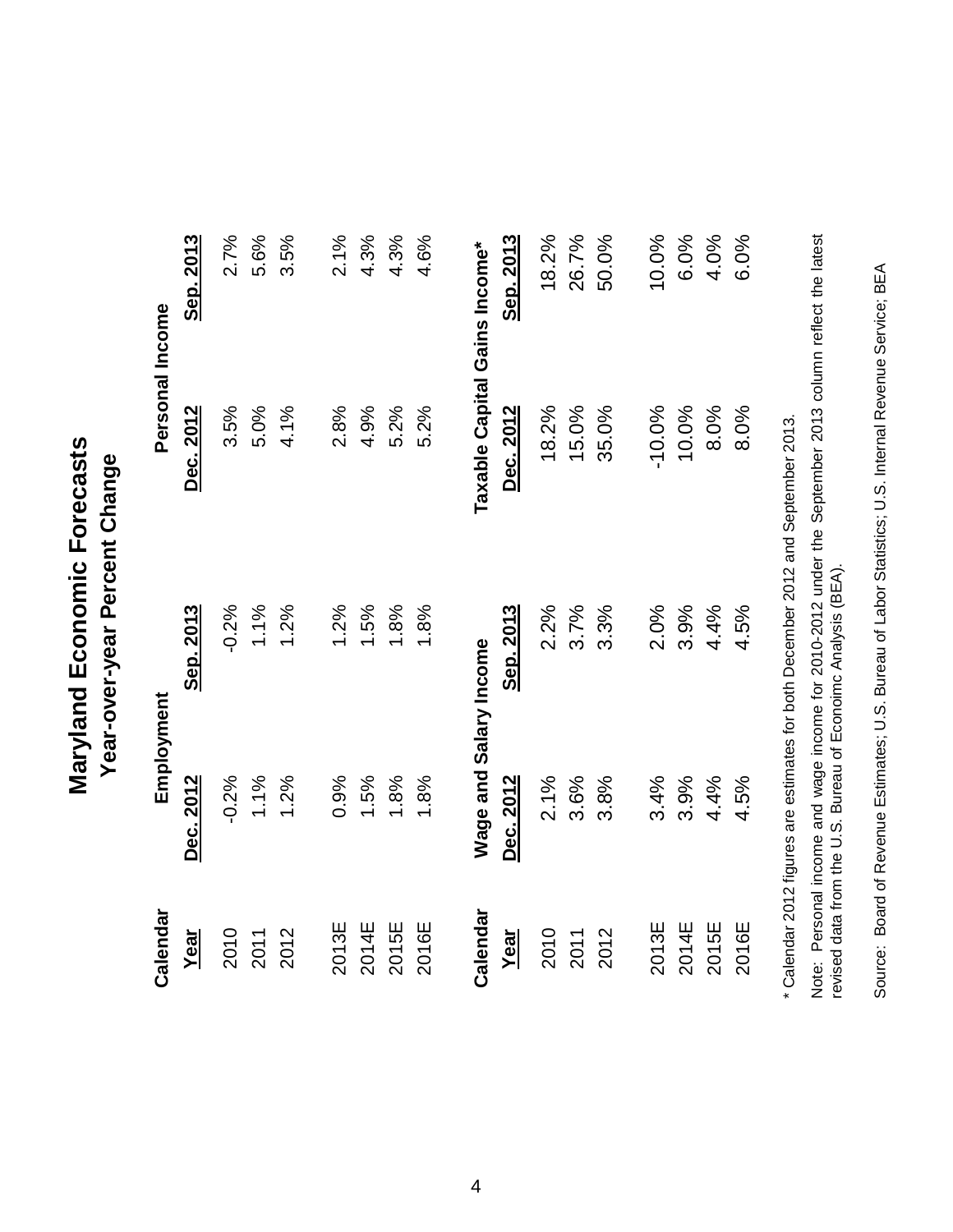| Fiscal 2013 General Fund and Budget Restoration Fund Reven | $\sim$ Millies |
|------------------------------------------------------------|----------------|
|                                                            |                |
|                                                            |                |
|                                                            |                |
|                                                            |                |

|                                       | FY 2012         |                       | FY 2013    |                   | Percent Change<br>FY 2012-2013 |          |
|---------------------------------------|-----------------|-----------------------|------------|-------------------|--------------------------------|----------|
| <b>Source</b>                         | <u>Actual</u>   | Estimate*             | Actual     | <b>Difference</b> | Estimated                      | Actual   |
| Personal Income Tax                   | 7.114.7<br>49   | \$7,686.1             | \$7,691.4  | \$5.3             | 8.0%                           | 8.1%     |
| Sales and Use Tax                     | ,039.3          | 4,074.5               | 4,067.8    | 7ء<br>م           | 0.9%                           | 0.7%     |
| State Lottery                         | 536.3           | 526.2                 | 526.0      | $-0.2$            | $-1.9%$                        | $-1.9%$  |
| Corporate Income Tax <sup>(1)</sup>   | 646.5           | 872.9                 | 818.2      | $-54.7$           | 35.0%                          | 26.6%    |
| Business Franchise Taxes              | 207.2           | 203.4                 | 201.6      | $\frac{8}{1}$     | $-1.9%$                        | $-2.7%$  |
| Insurance Premiums Tax                | 304.0           | 314.5                 | 303.8      | $-10.8$           | 3.5%                           | $-0.1%$  |
| Estate and Inheritance Taxes          | 196.9           | 217.8                 | 234.6      | 16.8              | 10.6%                          | 19.2%    |
| Tobacco Tax                           | 411.4           |                       | 415.9      | $-1.9$            |                                | 1.1%     |
| Alcohol Beverages Tax                 | 31.0            | 417.8<br>31.1<br>13.0 | 31.2       | $\frac{7}{0}$ 0   | 1.6%<br>0.3%                   | 0.5%     |
| Motor Vehicle Fuel Tax <sup>(2)</sup> | 5.0             |                       | 13.0       |                   | 160.0%                         | 160.0%   |
| District Courts                       |                 | 77.0                  | 75.5       | $-1.5$            | $-3.0%$                        | $-4.9%$  |
| Clerks of the Court                   | 79.4<br>35.1    | 40.0                  | 38.5       | $-1.5$            | 13.8%                          | 9.7%     |
| <b>Hospital Patient Recoveries</b>    |                 | 60.9                  | 64.5       | $3.\overline{6}$  | $-8.3%$                        | $-2.9%$  |
| Interest on Investments               | 664<br>179      | $\frac{0}{2}$         | 14.5       | 4.5               | $-44.2%$                       | $-19.0%$ |
| Miscellaneous                         | 380.0           | 393.5                 | 371.1      | $-22.4$           | 3.5%                           | $-2.3%$  |
| Subtotal                              | .11,071<br>\$14 | \$14,938.7            | \$14,867.5 | -\$71.2           | 6.2%                           | 5.7%     |
| Highway User Revenue <sup>(3)</sup>   | \$186.7         |                       |            |                   |                                |          |
| <b>GAAP Transfer</b>                  |                 | \$17.5                | \$17.5     | 0.04              |                                |          |
| <b>Total Revenues</b>                 | 1,257.8<br>\$14 | \$14,956.2            | \$14,885.0 | $-571.2$          | 4.9%                           | 4.4%     |
|                                       |                 |                       |            |                   |                                |          |

GAAP: generally accepted accounting principles GAAP: generally accepted accounting principles \* From the Board of Revenue Estimates, March 2013, with adjustments for action at the 2013 legislative session. \* From the Board of Revenue Estimates, March 2013, with adjustments for action at the 2013 legislative session. <sup>(1)</sup> The Budget Reconciliation and Financing Act (BRFA) of 2011 (Chapter 397) lowered the Transportation Trust Fund's share of the corporate income tax from 24.0% of net receipts (excluding the first 15.15%) to 9.5% in fiscal 2013. Adjusted for this law change, baseline general fund The Budget Reconciliation and Financing Act (BRFA) of 2011 (Chapter 397) lowered the Transportation Trust Fund's share of the corporate income tax from 24.0% of net receipts (excluding the first 15.15%) to 9.5% in fiscal 2013. Adjusted for this law change, baseline general fund corporate income tax revenues were up 8.5% in fiscal 2013. corporate income tax revenues were up 8.5% in fiscal 2013.

2010 Trust Fund for fiscal 2012 through 2015 and \$4.6 million in fiscal 2016. The BRFA of 2012 diverted \$8.0 million in motor fuel tax revenue to<br>the Budget Restoration Fund (BRF) that otherwise would have gone to the Ches <sup>(2)</sup> The BRFA of 2011 diverted \$5.0 million in motor fuel tax revenue to the general fund that would otherwise have gone to the Chesapeake Bay The BRFA of 2011 diverted \$5.0 million in motor fuel tax revenue to the general fund that would otherwise have gone to the Chesapeake Bay 2010 Trust Fund for fiscal 2012 through 2015 and \$4.6 million in fiscal 2016. The BRFA of 2012 diverted \$8.0 million in motor fuel tax revenue to the Budget Restoration Fund (BRF) that otherwise would have gone to the Chesapeake Bay 2010 Trust Fund. The \$13.0 million in fiscal 2013 is thus a combination of \$5.0 million for the general fund and \$8.0 million for the BRF. thus a combination of \$5.0 million for the general fund and \$8.0 million for the BRF.

(3) The BRFA of 2010 (Chapter 484) established a distribution from the Gasoline and Motor Vehicle Revenue Account to the general fund of 19.5% in fiscal 2010, 23% in fiscal 2011, and 20.4% in fiscal 2012. The BRFA of 2011 lowered the fiscal 2012 distribution to 11.3% and eliminated the The BRFA of 2010 (Chapter 484) established a distribution from the Gasoline and Motor Vehicle Revenue Account to the general fund of 19.5% in fiscal 2010, 23% in fiscal 2011, and 20.4% in fiscal 2012. The BRFA of 2011 lowered the fiscal 2012 distribution to 11.3% and eliminated the distribution starting in fiscal 2013. distribution starting in fiscal 2013.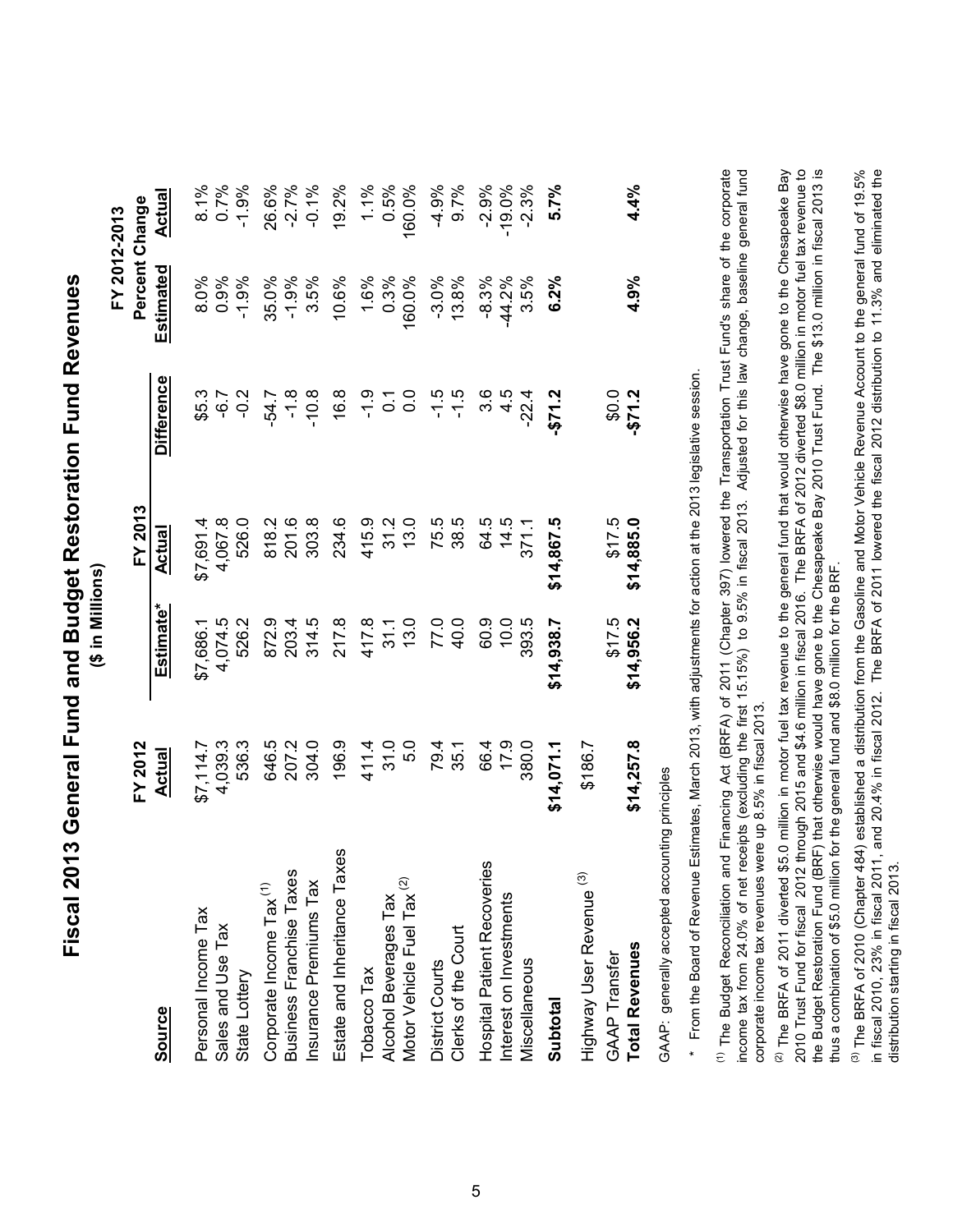| Forecas<br>d General Fund Revenue F | n ui \$) |
|-------------------------------------|----------|
| <b>Nand</b><br>ัล<br>ส              |          |

|                                                                                                                                                                                                                                                                                                                                                                                                                           | FY 2013       |            | FY 2014 Estimate |                   | % Change                                                                              | FY 2015    | % Change            |
|---------------------------------------------------------------------------------------------------------------------------------------------------------------------------------------------------------------------------------------------------------------------------------------------------------------------------------------------------------------------------------------------------------------------------|---------------|------------|------------------|-------------------|---------------------------------------------------------------------------------------|------------|---------------------|
| <b>Source</b>                                                                                                                                                                                                                                                                                                                                                                                                             | <u>Actual</u> | Mar.       | <u>Sept.</u>     | <b>Difference</b> | <b>over FY 2013</b>                                                                   | Estimate   | <b>over FY 2014</b> |
| Personal Income Tax                                                                                                                                                                                                                                                                                                                                                                                                       | \$7,691.4     | \$7,958.8  | \$8,072.8        | \$114.1           | 5.0%                                                                                  | \$8,446.5  | 4.6%                |
| Sales and Use Tax                                                                                                                                                                                                                                                                                                                                                                                                         | 4,067.8       | 4,223.7    | 4,192.5          | $-31.1$           | 3.1%                                                                                  | 4,352.6    | 3.8%                |
| State Lottery <sup>(1)</sup>                                                                                                                                                                                                                                                                                                                                                                                              | 526.0         | 528.2      | 508.2            | $-20.0$           | $-3.4%$                                                                               | 481.6      | $-5.2%$             |
| Corporate Income Tax <sup>(2)</sup>                                                                                                                                                                                                                                                                                                                                                                                       | 818.2         | 822.6      | 755.5            | $-67.1$           | $-7.7%$                                                                               | 824.9      | 9.2%                |
| <b>Business Franchise Taxes</b>                                                                                                                                                                                                                                                                                                                                                                                           | 201.6         | 204.8      | 198.0            | $\frac{8}{3}$     | $-1.8%$                                                                               | 200.9      | 1.5%                |
| Insurance Premiums Tax                                                                                                                                                                                                                                                                                                                                                                                                    | 303.8         | 319.2      | 297.3            | $-21.8$           | $-2.1%$                                                                               | 293.6      | $-1.2%$             |
| Estate and Inheritance Taxes                                                                                                                                                                                                                                                                                                                                                                                              | 234.6         | 218.6      | 227.1            | 8.4               | $-3.2%$                                                                               | 230.5      | 1.5%                |
| Tobacco Tax                                                                                                                                                                                                                                                                                                                                                                                                               | 415.9         | 417.7      | 409.4            | $-8.3$            | $-1.6%$                                                                               | 408.5      | $-0.2%$             |
| Alcohol Beverages Tax                                                                                                                                                                                                                                                                                                                                                                                                     | 31.2          | 31.7       | 31.5             | $-0.2$            | 1.0%                                                                                  | 32.0       | 1.7%                |
| $\widehat{\mathcal{O}}$<br>Motor Vehicle Fuel Tax                                                                                                                                                                                                                                                                                                                                                                         | 13.0          | 5.0        | 5.0              | 0.0               | $-61.5%$                                                                              | 5.0        | 0.0%                |
| District Courts                                                                                                                                                                                                                                                                                                                                                                                                           | 75.5          | 78.3       | 75.9             | $-2.4$            | 0.5%                                                                                  | 75.8       | $-0.1%$             |
| Clerks of the Court                                                                                                                                                                                                                                                                                                                                                                                                       | 38.5          | 39.8       | 39.3             | $-0.5$            | 2.0%                                                                                  | 41.0       | 4.1%                |
| <b>Hospital Patient Recoveries</b>                                                                                                                                                                                                                                                                                                                                                                                        | 64.5          | 60.1       | 60.1             | 0.0               | $-6.8%$                                                                               | 51.1       | $-15.0%$            |
| Interest on Investments                                                                                                                                                                                                                                                                                                                                                                                                   | 14.5          | 15.0       | 15.0             | 0.0               | 3.4%                                                                                  | 20.4       | 35.7%               |
| Miscellaneous                                                                                                                                                                                                                                                                                                                                                                                                             | 371.1         | 381.6      | 355.5            | $-26.1$           | $-4.2%$                                                                               | 322.2      | $-9.4%$             |
| Subtotal                                                                                                                                                                                                                                                                                                                                                                                                                  | \$14,867.5    | \$15,305.1 | \$15,243.2       | -\$61.9           | 2.5%                                                                                  | \$15,786.6 | 3.6%                |
| Transfer Tax                                                                                                                                                                                                                                                                                                                                                                                                              |               | \$89.2     | \$89.2           |                   |                                                                                       | \$75.1     |                     |
| GAAP Transfer                                                                                                                                                                                                                                                                                                                                                                                                             | \$17.5        |            |                  |                   |                                                                                       |            |                     |
| <b>Total Revenues</b>                                                                                                                                                                                                                                                                                                                                                                                                     | \$14,885.0    | \$15,394.3 | \$15,332.4       | $-561.9$          | 3.0%                                                                                  | \$15,861.7 | 3.5%                |
| GAAP: generally accepted accounting principles                                                                                                                                                                                                                                                                                                                                                                            |               |            |                  |                   |                                                                                       |            |                     |
| <sup>(1)</sup> Per Senate Bill 1 of the Second Special Session of 2012, lottery agent commissions increased from 5.0 to 5.5% on January 1, 2013, and will rise to 6.0% in fiscal 2015 when the<br>Baltimore City casino opens. Fiscal 2015 also reflects a \$20 million distribution to the Stadium Authority required by the Baltimore City Public Schools Construction and Revitalization<br>Act of 2013 (Chapter 647). |               |            |                  |                   |                                                                                       |            |                     |
| <sup>(2)</sup> The Budget Reconciliation and Financing Act (BRFA) of 2011 lowered the Transportation Trust Fund's share of the corporate income tax from 24.0% of net receipts (excluding the                                                                                                                                                                                                                             |               |            |                  |                   |                                                                                       |            |                     |
| first 15.15%) to 9.5% in fiscal 2013. In fiscal 2014 and 2015, the share increases to 19.5%.                                                                                                                                                                                                                                                                                                                              |               |            |                  |                   | Adjusted for this law change, baseline general fund corporate income tax revenues are |            |                     |

first 15.15%) to 9.5% in fiscal 2013. In fiscal 2014 and 2015, the share increases to 19.5%. Adjusted for this law change, baseline general fund corporate income tax revenues are projected to increase 2.5% in fiscal 2014 and total revenues would be up 3.6%. projected to increase 2.5% in fiscal 2014 and total revenues would be up 3.6%.

<sup>(3)</sup> The BRFA of 2011 diverted \$5.0 million in motor fuel tax revenue to the general fund that would otherwise have gone to the Chesapeake Bay 2010 Trust Fund for fiscal 2012 through<br>2015, and \$4.6 million in fiscal 2016. The BRFA of 2011 diverted \$5.0 million in motor fuel tax revenue to the general fund that would otherwise have gone to the Chesapeake Bay 2010 Trust Fund for fiscal 2012 through 2015, and \$4.6 million in fiscal 2016. The BRFA of 2012 diverted \$8.0 million in motor fuel tax revenue to the Budget Restoration Fund (BRF) that otherwise would have gone to the Chesapeake Bay 2010 Trust Fund. The \$13.0 million in fiscal 2013 is thus a combination of \$5.0 million for the general fund and \$8.0 million for the BRF.

Note: The estimate from March 2013 has been adjusted for actions taken at the 2013 legislative session. The fiscal 2013 actual shows general fund revenues before the transfer of<br>\$276.5 million to the BRF required by the BR 2013 has been adjusted for actions taken at the 2013 legislative session. The fiscal 2013 actual shows general fund revenues before the transfer of \$276.5 million to the BRF required by the BRFA of 2012 (Chapter 1 of the First Special Session). Note: The estimate from March

Source: Board of Revenue Estimates Source: Board of Revenue Estimates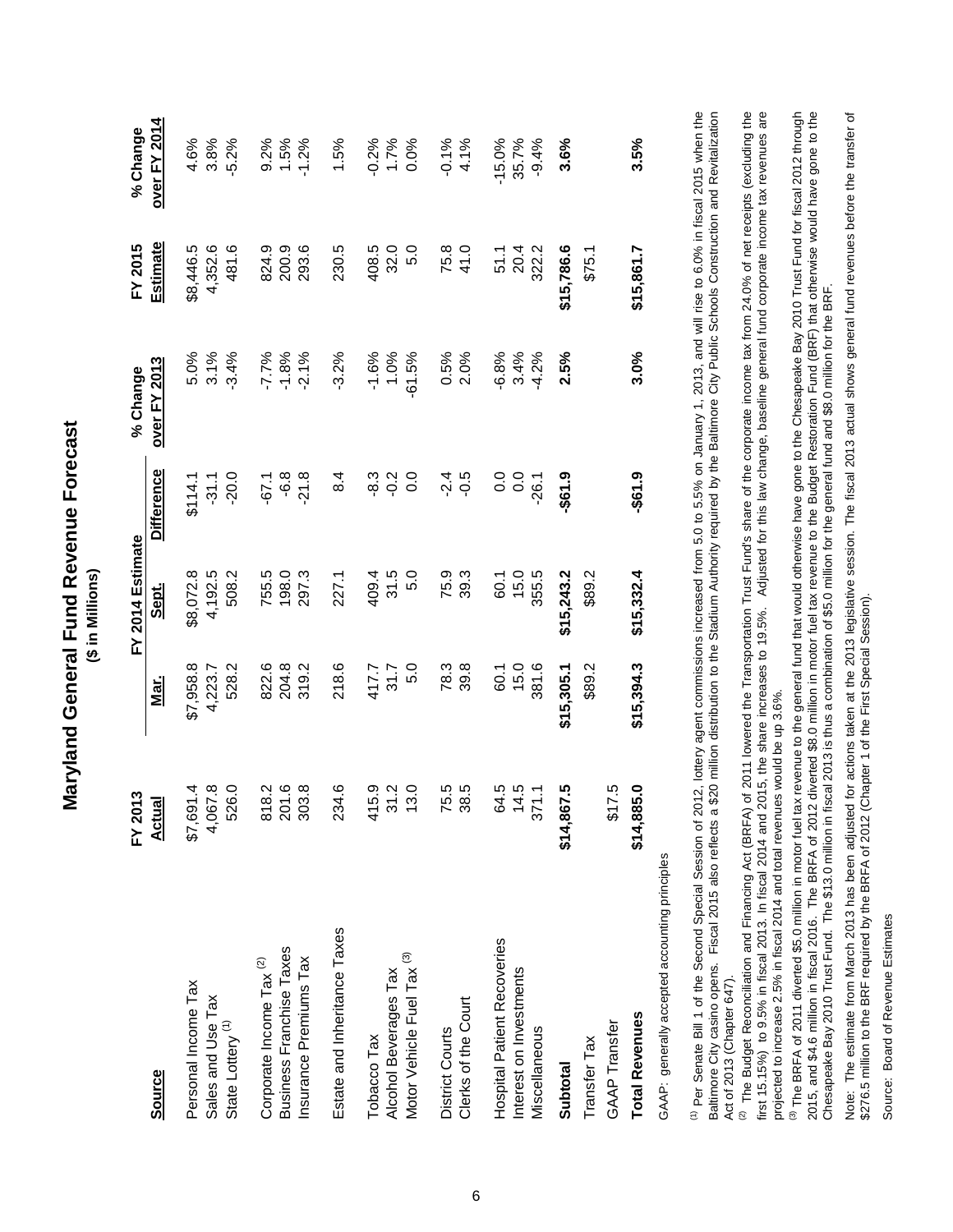Fiscal 2014 General Fund Revenues **Fiscal 2014 General Fund Revenues** (\$ in Millions) **(\$ in Millions)**

|                                           |                  |                | Fiscal Year through September |              |
|-------------------------------------------|------------------|----------------|-------------------------------|--------------|
| <b>Source</b>                             | <b>FY 2013</b>   | <b>FY 2014</b> | \$ Difference                 | % Difference |
| ă<br>Personal Income T                    | \$1,397.3        | \$1,501.8      | \$104.5                       | 7.5%         |
| Sales and Use Tax <sup>(1)</sup>          | 680.5            | 688.7          | 8.2                           | 1.2%         |
| State Lottery                             | 120.8            | 119.7          | $-1.7$                        | $-0.9%$      |
| Tax $(2)$<br>Corporate Income             | 208.0            | 161.1          | $-46.9$                       | $-22.5%$     |
| Business Franchise Taxes                  | 38.9             | 46.6           | 7.7                           | 19.8%        |
| Insurance Premiums Tax                    | 76.8             | 87.6           | 10.8                          | 14.1%        |
| Estate and Inheritance Taxes              | 46.8             | 44.8           | $-2.0$                        | $-4.2%$      |
| Tobacco Tax                               | 84.2             | 77.3           | $-6.9$                        | $-8.2%$      |
| Tax<br><b>Alcohol Beverages</b>           | 5.2              | 5.3            | $\overline{O}$                | 1.6%         |
| Tax<br>Motor Vehicle Fuel                 | $2.\overline{2}$ | $\sum$         | $\frac{1}{2}$                 | $-50.2%$     |
| District Courts                           | 22.2             | 23.1           | 0.9                           | 4.2%         |
| Clerks of the Court                       | 12.1             | 14.8           | $2.\overline{8}$              | 23.0%        |
| Interest and Miscellaneous <sup>(3)</sup> | 34.3             | 44.2           | თ<br>თ                        | 28.9%        |
| <b>Total Revenues</b>                     | \$2,729.1        | \$2,816.0      | \$86.9                        | 3.2%         |

(1) Data reflects sales tax revenue remitted to the Comptroller from August through September which were collected by tax revenue remitted to the Comptroller from August through September which were collected by retailers from July through August. retailers from July through August. Data reflects sales

(2) The Budget Reconciliation and Financing Act (BRFA) of 2011 increased the Transportation Trust Fund's share of the Adjusted for this law change, general fund corporate income tax receipts would be down 14.1% and total general fund corporate income tax from 9.5% of net receipts (excluding the first 15.15%) in fiscal 2013 to 19.5% in fiscal 2014. The Budget Reconciliation and Financing Act (BRFA) of 2011 increased the Transportation Trust Fund's share of the corporate income tax from 9.5% of net receipts (excluding the first 15.15%) in fiscal 2013 to 19.5% in fiscal 2014. Adjusted for this law change, general fund corporate income tax receipts would be down 14.1% and total general fund revenues would be up 4.0%. revenues would be up 4.0%.

(3) Includes interest on investments; hospital patient recovery revenues from Medicare, insurance, and sponsors; and other Includes interest on investments; hospital patient recovery revenues from Medicare, insurance, and sponsors; and other miscellaneous revenues. miscellaneous revenues. Note: Fiscal 2013 revenues are shown before transfers to the Budget Restoration Fund required by the BRFA of 2012 Note: Fiscal 2013 revenues are shown before transfers to the Budget Restoration Fund required by the BRFA of 2012 (Chapter 1 of the First Special Session). (Chapter 1 of the First Special Session).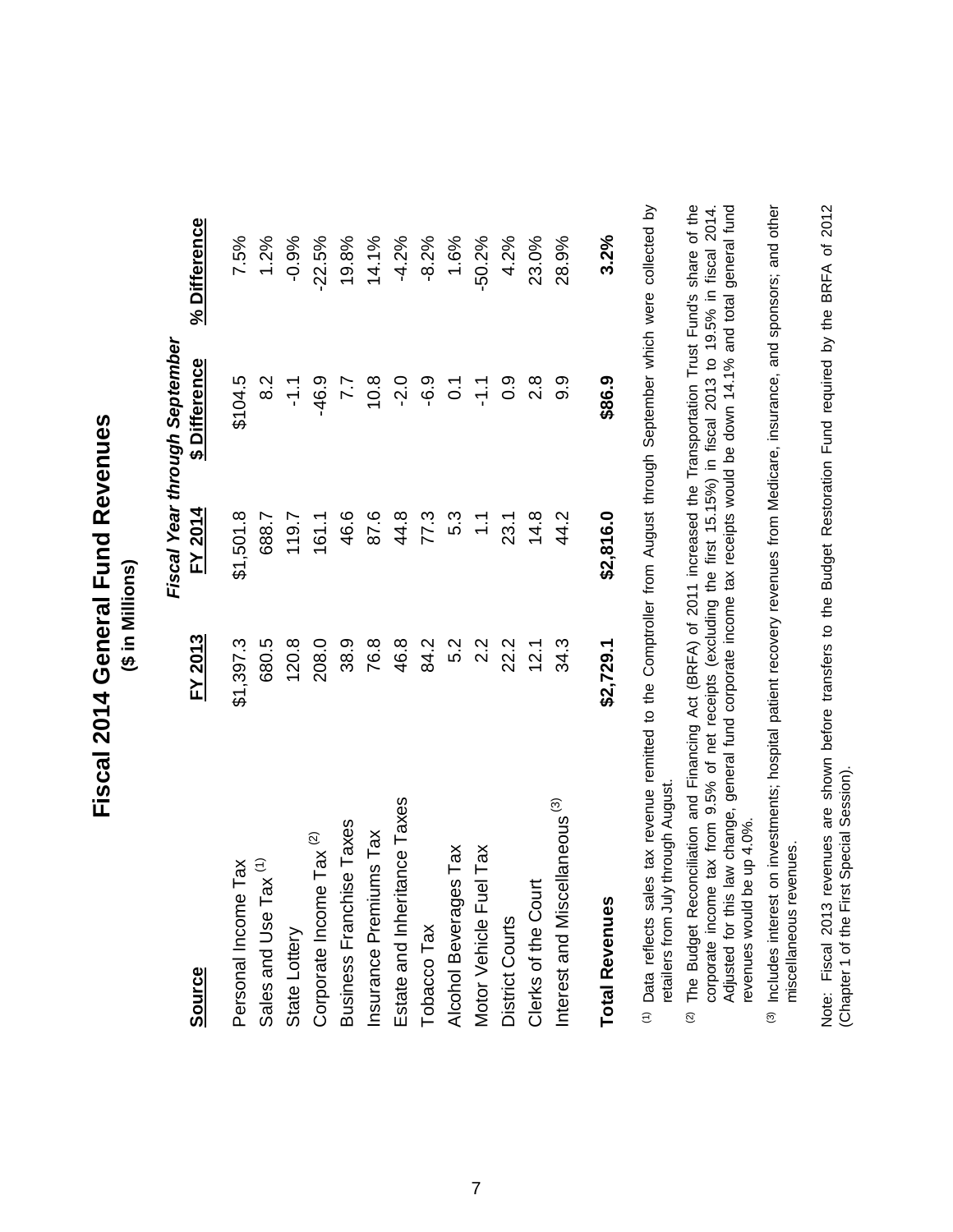#### **State's Gaming Program Revenues and Impact on the Education Trust Fund (\$ in Millions)**

|                                                                                  |                                | <b>Video Lottery Terminals</b> |                   |                       |                              |
|----------------------------------------------------------------------------------|--------------------------------|--------------------------------|-------------------|-----------------------|------------------------------|
|                                                                                  | Fiscal 2013<br><b>Estimate</b> | Fiscal 2013<br><b>Actual</b>   | <b>Difference</b> | <b>Fiscal</b><br>2014 | <b>Fiscal</b><br><u>2015</u> |
| <b>Education Trust Fund</b>                                                      | \$244.5                        | \$274.7                        | \$30.3            | \$296.9               | $$506.0*$                    |
| <b>State Lottery Agency</b>                                                      | 10.0                           | 11.2                           | 1.2               | 12.3                  | 17.5                         |
| <b>Purse Dedication</b>                                                          | 34.9                           | 39.1                           | 4.2               | 42.3                  | 68.6                         |
| <b>Race Tracks Facility Renewal</b><br>Account                                   | 9.7                            | 10.8                           | 1.1               | 10.4                  | 9.7                          |
| <b>Local Impact Grants</b>                                                       | 27.4                           | 30.7                           | 3.3               | 33.4                  | 54.1                         |
| Small, Minority, and<br><b>Women-owned Businesses</b><br><b>Casino Operators</b> | 7.5<br>164.4                   | 8.4<br>185.4                   | 0.9<br>20.9       | 9.1<br>212.2          | 14.5<br>369.3                |
| <b>Total Gross</b>                                                               | \$498.3                        | \$560.3                        | \$62.0            | \$616.6               | \$995.8                      |

\*Includes savings from most facility operators owning their video lottery terminal machines as of 3/31/15.

|                             |                                | <b>Table Games</b>           |                   |                       |                       |
|-----------------------------|--------------------------------|------------------------------|-------------------|-----------------------|-----------------------|
|                             | Fiscal 2013<br><b>Estimate</b> | Fiscal 2013<br><b>Actual</b> | <b>Difference</b> | <b>Fiscal</b><br>2014 | <b>Fiscal</b><br>2015 |
| <b>Education Trust Fund</b> | \$6.6                          | \$9.6                        | \$3.0             | \$25.4                | \$44.2                |
| <b>Casino Operators</b>     | 26.6                           | 38.4                         | 11.8              | 101.5                 | 176.8                 |
| <b>Total Gross</b>          | \$33.2                         | \$48.0                       | \$14.8            | \$126.9               | \$221.1               |

- Revenues from the State's gaming program exceed estimates by \$76.8 million in fiscal 2013. This overattainment results in an increase of \$33.3 million for the Education Trust Fund (ETF).
- Projected revenues will be revised by the Board of Revenue Estimates in December.
- Statute requires the transfer of ownership of the majority of video lottery terminal machines to the facility operators as of March 31, 2015. Savings from this transfer accrues to the ETF. Estimate of this savings is \$44.2 million in fiscal 2015.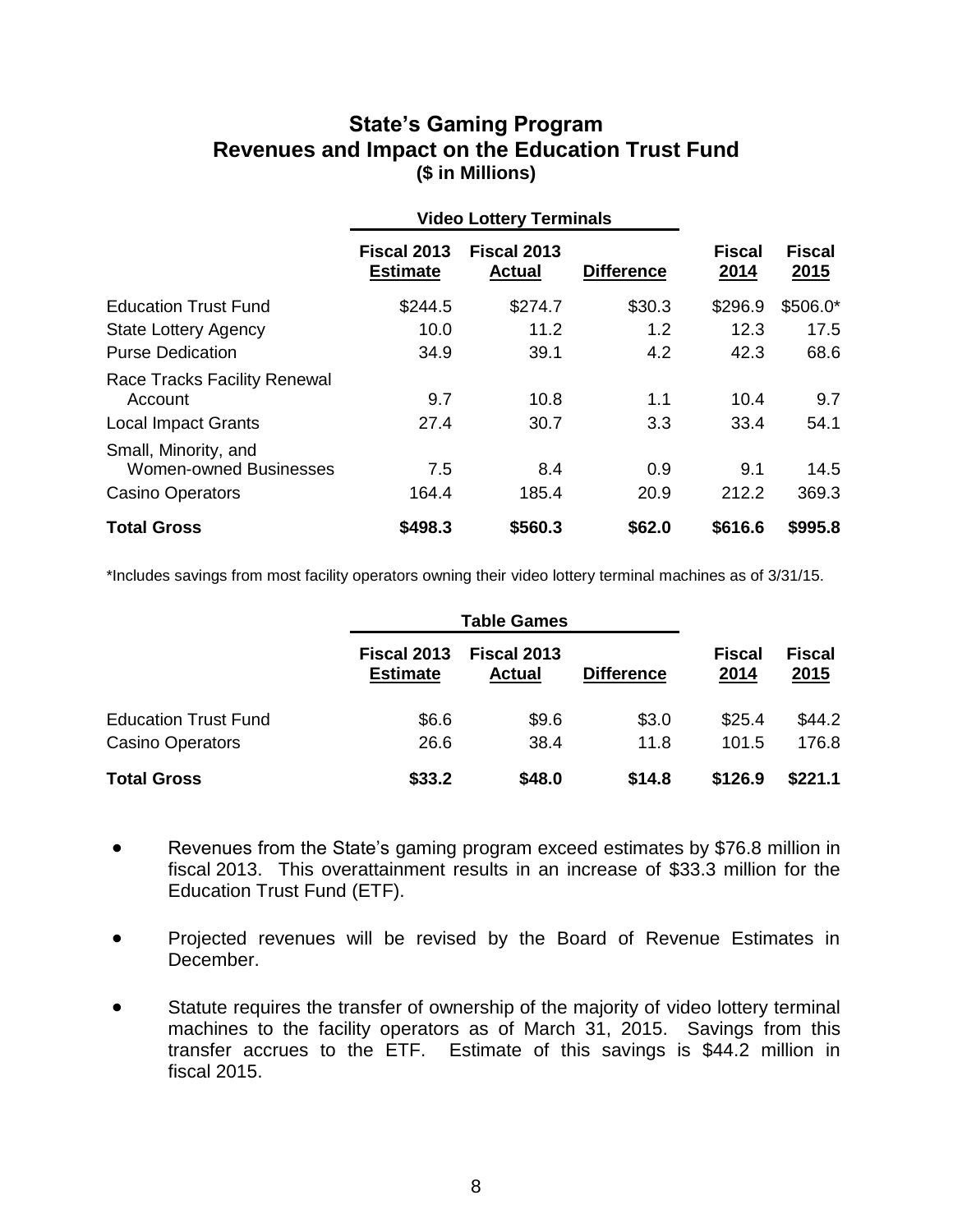#### **Potential Fiscal 2014 General Fund Deficiencies (\$ in Millions)**

| Health and Mental Hygiene: Loss of Cigarette Restitution Funds due to<br>arbitration ruling (\$70.0 million); Medicaid enrollment and utilization<br>(\$46.6 million); DDA federal audit penalty (\$20.6 million); DDA community<br>services shortfall in fiscal 2013 and 2014 (\$20.5 million); MCHP enrollment |                |
|------------------------------------------------------------------------------------------------------------------------------------------------------------------------------------------------------------------------------------------------------------------------------------------------------------------|----------------|
| and utilization (\$7.3 million); and other (\$2.0 million)                                                                                                                                                                                                                                                       | \$167          |
| Human Resources: Foster care maintenance payments shortfall in<br>fiscal 2013 (\$19.3 million); Legal Services shortfall in fiscal 2013 and<br>million);<br>Child<br>Support Enforcement<br>2014 (\$3.7<br>federal<br>fund<br>underattainment (\$2.0 million)                                                    | 25             |
| <b>Public Defender:</b> Panel attorneys to meet the court requirements of the<br>DeWolfe v. Richmond decision (\$18.8 million) and normal staffing shortfalls<br>for panel attorneys (\$3.2 million)                                                                                                             | 22             |
| Assessment contract (\$11.9 million); Quality Teacher<br><b>Education:</b><br>Incentives (\$6.5 million); study to improve charter school program<br>(\$0.5 million); and additional school construction staff (\$50,000)                                                                                        | 19             |
| <b>Public Safety and Correctional Services:</b> Overtime (\$6.5 million);<br>Baltimore City Detention Center operations (\$6.5 million); inmate food and<br>other supplies (\$5.2 million); and other (\$0.8 million)                                                                                            | 19             |
| Higher Education: Health manpower and statewide programs grants<br>(\$3.0 million); community college optional retirement program (\$0.5 million);<br>and Riley Scholarships (\$0.4 million)                                                                                                                     | $\overline{4}$ |
| <b>Juvenile Services:</b> Overtime (\$2.0 million) and emergency facility<br>maintenance projects (\$1.0 million)                                                                                                                                                                                                | 3              |
| Comptroller (\$1.7 million); State Police (\$1.6 million); General<br>Other:<br>Services (\$1.0 million); Veterans Affairs (\$0.8 million); Baltimore City<br>Convention Center (\$0.6 million); Judiciary (\$0.3 million); State Prosecutor<br>(\$0.1 million); and other (\$0.1 million)                       | 6              |
| <b>Total</b>                                                                                                                                                                                                                                                                                                     | \$264          |

DDA: Developmental Disabilities Administration MCHP: Maryland Children's Health Program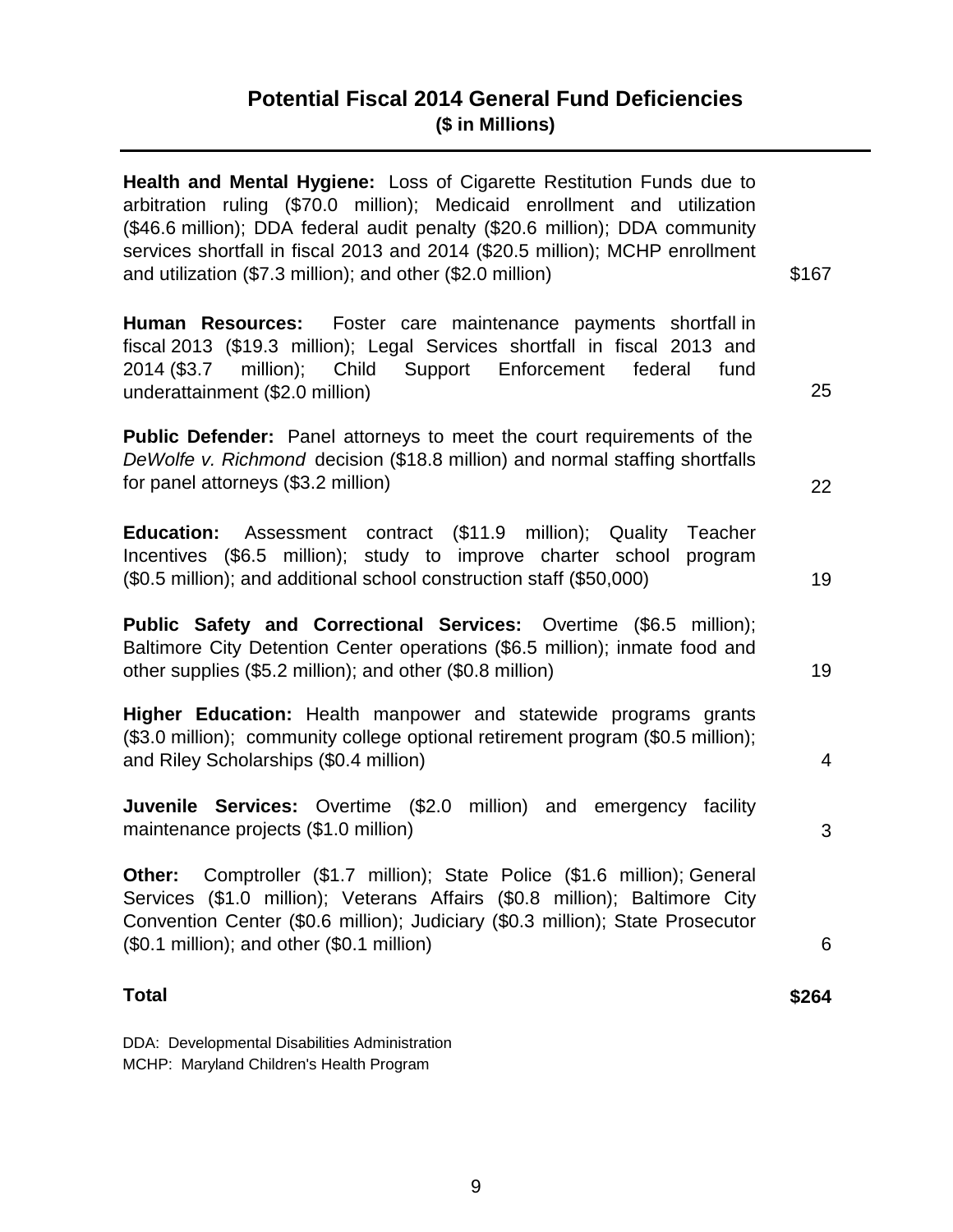#### **Status of the General Fund Fiscal 2014 (\$ in Millions)**

| <b>Starting Balance</b>                                                                                                                                                                                  |                                                         | \$501.9                        |
|----------------------------------------------------------------------------------------------------------------------------------------------------------------------------------------------------------|---------------------------------------------------------|--------------------------------|
| <b>Revenues</b><br><b>BRE Estimated Revenue</b><br><b>Revenue Revision September 2013</b><br><b>Total</b>                                                                                                | \$15,394.3<br>$-61.9$                                   | \$15,332.4                     |
| <b>Transfers</b><br>Sustainable Communities and Biotechnology Tax Credits<br><b>Total</b>                                                                                                                | \$17.1                                                  | \$17.1                         |
| <b>Funds Available</b>                                                                                                                                                                                   |                                                         | \$15,851.4                     |
| <b>Spending</b><br>Fiscal 2014 Allowance<br><b>Estimated Deficiencies</b><br><b>Estimated Agency Reversions</b><br><b>Net Expenditures</b>                                                               | \$15,705.1<br>264.0<br>$-30.0$                          | \$15,939.0                     |
| <b>Ending Balance</b>                                                                                                                                                                                    |                                                         | $-$ \$87.6                     |
| <b>Menu of Spending Offsets</b><br><b>Education Trust Fund Overattainment</b><br>Debt Service Fiscal 2014 Bond Premiums<br><b>MEA SEIF Overattainment Withdraw PAYGO</b><br><b>Cost Containment</b>      |                                                         | \$33.0<br>78.8<br>7.2<br>100.0 |
| The Case of the Disappearing Fund Balance                                                                                                                                                                |                                                         |                                |
|                                                                                                                                                                                                          |                                                         |                                |
| <b>Estimated Fiscal 2014 Closing Fund Balance</b><br>Fiscal 2013 Closeout<br><b>DLS Estimated Deficiencies</b><br><b>BRE September 2013 Revenue Revision</b><br>Revised Fiscal 2014 Closing Fund Balance | \$293.9<br>$-55.7$<br>$-264.0$<br>$-61.9$<br>$-$ \$87.6 |                                |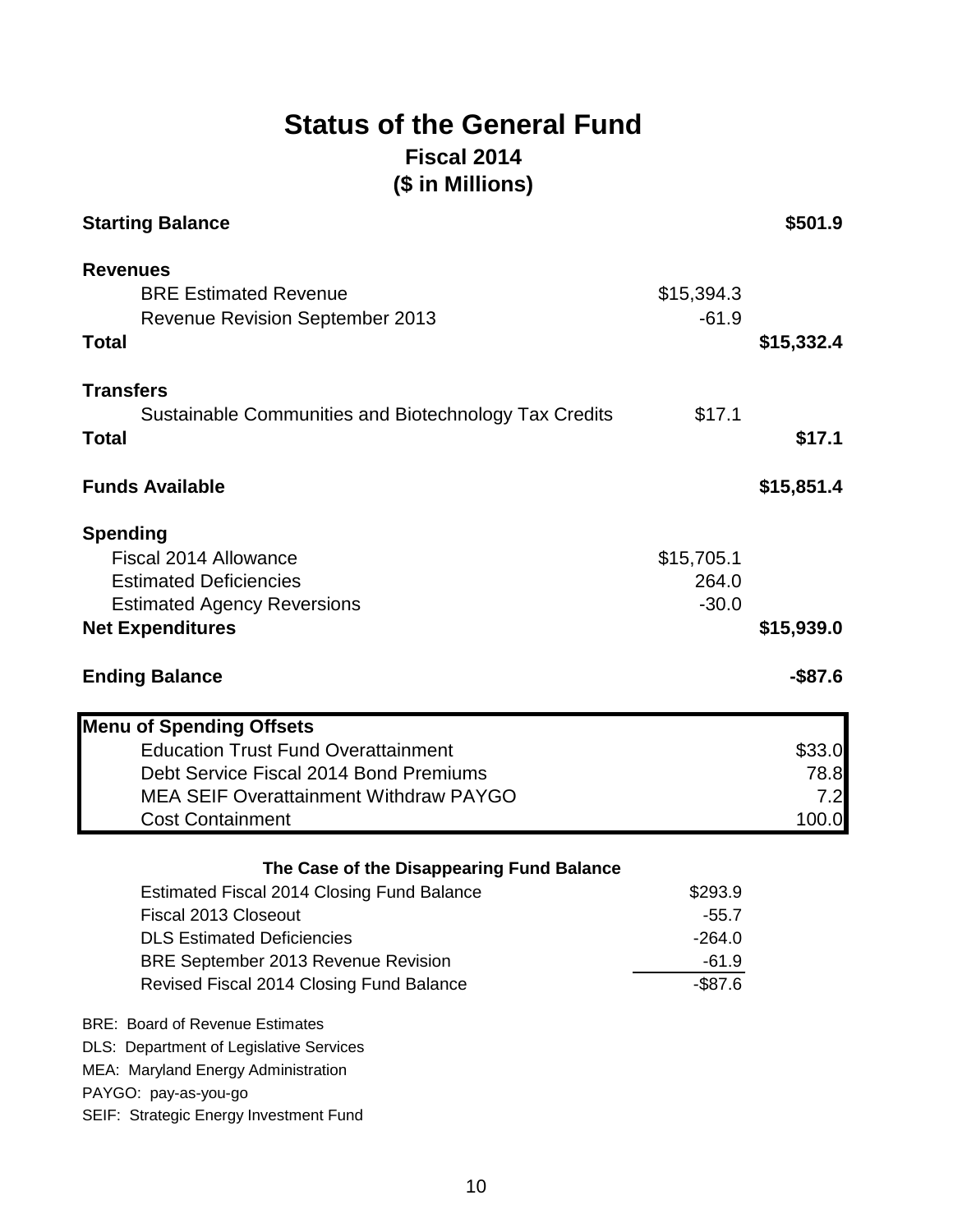#### **Baseline Budget Concepts**

- Current laws, policies, and practices are continued.
- Inflationary increases are recognized.
- Large one-time purchases and nonrecurring pay-as-you-go expenditures are removed.
- Anticipated deficiencies are identified.
- Federal mandates and multi-year commitments are observed.
- Legislation adopted at the prior session is funded.
- Nondiscretionary changes in workload are recognized.
- Full year costs of programs started during the previous year are included.
- Positions and operating expenses associated with new facilities are recognized.
- Employee turnover is adjusted to reflect recent experience.

#### **Caseload Assumptions**

|                                            | FY 2013 | FY 2014 | FY 2015 | % Change<br>FY 2014-2015 |
|--------------------------------------------|---------|---------|---------|--------------------------|
| Pupil Enrollment*                          | 823,452 | 827,999 | 832,278 | 0.5%                     |
| Medicaid                                   | 838,958 | 870,622 | 900,450 | 3.4%                     |
| Children's Health                          | 111,132 | 116,472 | 121,389 | 4.2%                     |
| <b>Expansion under Affordable Care Act</b> |         | 93,255  | 114,863 | 23.2%                    |
| <b>Temporary Cash Assistance</b>           | 67,876  | 62,717  | 57,647  | $-8.1%$                  |
| <b>Foster Care/Adoption/Guardianship</b>   | 15,386  | 15,518  | 15,550  | 0.2%                     |
| <b>Adult Prison Population</b>             | 21,111  | 21,164  | 21,361  | 0.9%                     |
|                                            |         |         |         |                          |

\* Data for fiscal 2013, 2014, and 2015 reflect September 2011, September 2012, and September 2013 (est.) full-time equivalent enrollments.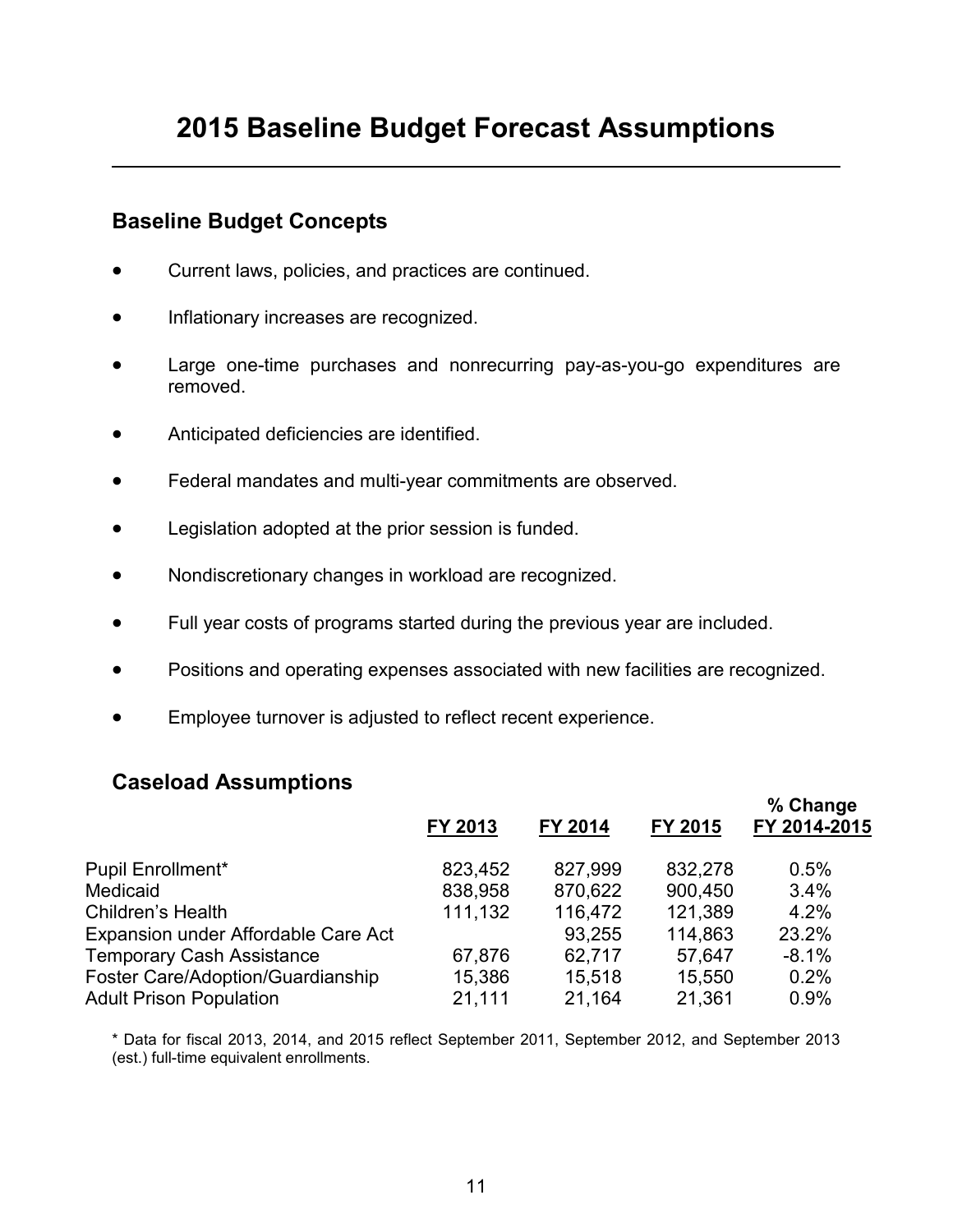#### **2015 Baseline Budget Forecast Assumptions (Cont.)**

#### **Inflation Assumptions**

- **Employee health insurance claims cost (6.0%).**
- Vehicle gas and oil (4.2%).
- Medical contracts and supplies (3.9%).
- Prescription drugs for State facilities (3.9%).
- Postage  $(2.5\%)$ .
- Natural gas and propane (2.2%).
- Food (2.1%).
- Electricity (1.5%).

#### **Employee Compensation**

- Annualization of 3.0% general salary increase to be implemented on January 1, 2014, and the partial-year employee increments to be awarded in April 2014.
- General salary increase of 2.0% effective July 2014 and funding for employee increments on regular July-January schedule.

#### **Other Assumptions**

 Cost increases for the University System of Maryland and Morgan State University are allocated between general funds and tuition and fees based on the fiscal 2013 ratio of general funds to tuition and fees; a 3.0% tuition increase is assumed.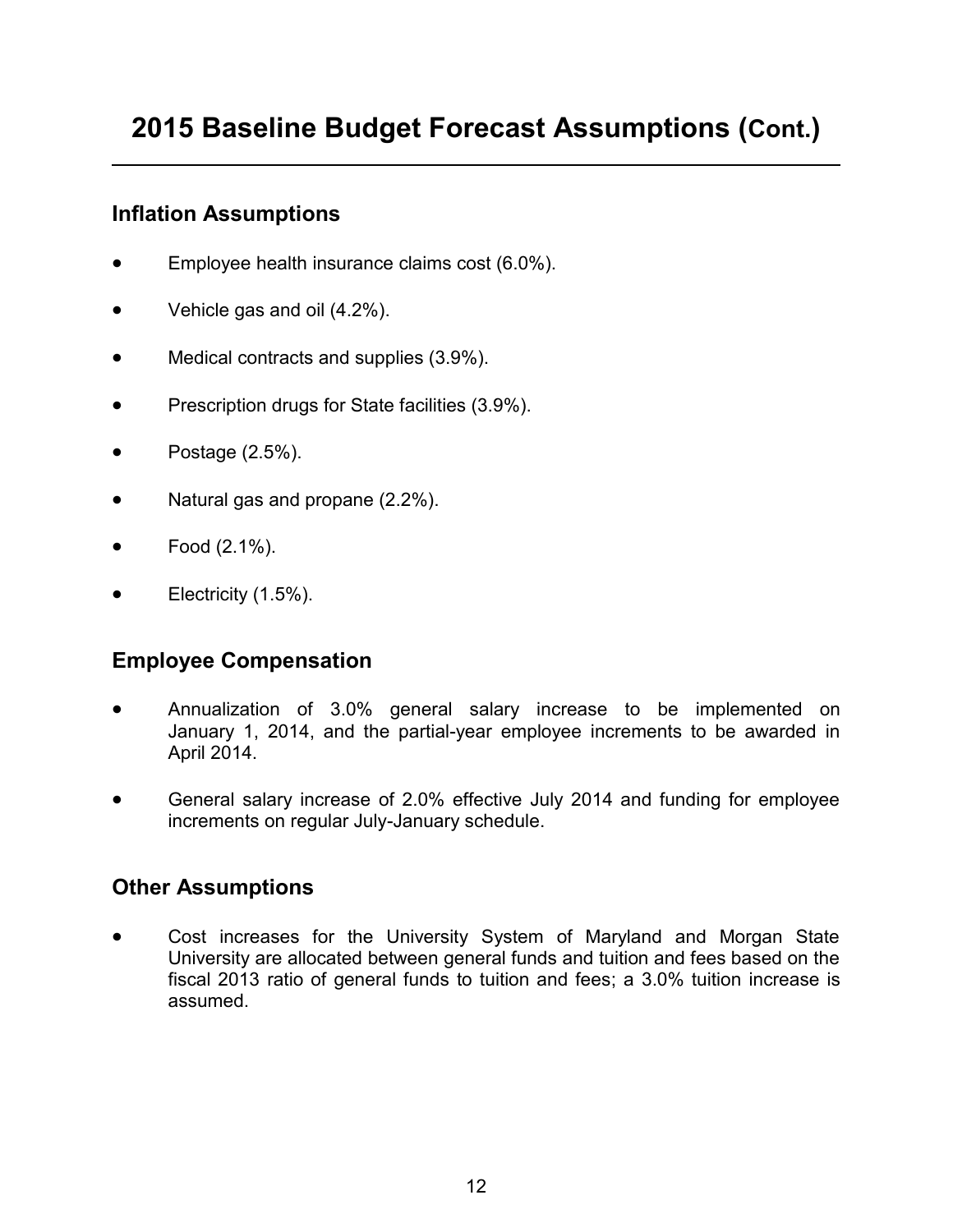#### **State Expenditures – General Funds (\$ in Millions)**

|                                            | <b>Adjusted</b><br>Work. Appr. | Leg. Appr. | <b>Baseline</b> | FY 2014 to FY 2015 |            |
|--------------------------------------------|--------------------------------|------------|-----------------|--------------------|------------|
| <b>Category</b>                            | FY 2013                        | FY 2014    | FY 2015         | \$ Change          | % Change   |
| <b>Debt Service</b>                        | \$0.0                          | \$83.0     | \$258.8         | \$175.8            | 211.8%     |
| County/Municipal                           | 159.0                          | 245.0      | 244.4           | $-0.6$             | $-0.3%$    |
| <b>Community Colleges</b>                  | 252.4                          | 286.6      | 313.7           | 27.2               | 9.5%       |
| <b>Education/Libraries</b>                 | 5,448.0                        | 5,762.8    | 5,669.0         | $-93.8$            | $-1.6%$    |
| Health                                     | 37.3                           | 40.0       | 41.1            | 1.0                | 2.5%       |
| <b>Aid to Local Governments</b>            | \$5,896.7                      | \$6,334.5  | \$6,268.2       | $-66.3$            | $-1.0\%$   |
| <b>Foster Care Payments</b>                | \$234.3                        | \$237.9    | \$230.9         | $-$7.1$            | $-3.0%$    |
| <b>Assistance Payments</b>                 | 101.0                          | 76.4       | 61.2            | $-15.3$            | $-20.0%$   |
| <b>Medical Assistance</b>                  | 2,312.1                        | 2,334.8    | 2,534.7         | 199.9              | 8.6%       |
| <b>Property Tax Credits</b>                | 82.0                           | 80.2       | 83.3            | 3.0                | 3.8%       |
| <b>Entitlements</b>                        | \$2,729.4                      | \$2,729.4  | \$2,910.0       | 180.6              | 6.6%       |
| Health                                     | \$1,473.7                      | \$1,552.8  | \$1,646.1       | \$93.3             | 6.0%       |
| <b>Human Resources</b>                     | 326.8                          | 337.8      | 357.0           | 19.3               | 5.7%       |
| <b>Children's Cabinet Interagency Fund</b> | 16.9                           | 21.5       | 22.5            | 1.0                | 4.6%       |
| <b>Juvenile Services</b>                   | 270.7                          | 283.3      | 302.6           | 19.3               | 6.8%       |
| <b>Public Safety/Police</b>                | 1,319.0                        | 1,367.2    | 1,473.3         | 106.1              | 7.8%       |
| <b>Higher Education</b>                    | 1,105.3                        | 1,239.5    | 1,398.9         | 159.4              | 12.9%      |
| <b>Other Education</b>                     | 370.3                          | 376.4      | 412.7           | 36.3               | 9.7%       |
| Agric./Nat'l. Res./Environment             | 109.1                          | 116.5      | 120.5           | 4.0                | 3.4%       |
| <b>Other Executive Agencies</b>            | 594.0                          | 664.9      | 768.2           | 103.4              | 15.5%      |
| Legislative                                | 78.3                           | 81.3       | 86.2            | 4.9                | 6.0%       |
| Judiciary                                  | 387.4                          | 411.8      | 426.8           | 15.0               | 3.6%       |
| <b>Health Insurance Savings</b>            | 0.0                            | 0.0        | $-96.0$         | $-96.0$            | n/a        |
| <b>State Agencies</b>                      | \$6,051.6                      | \$6,453.0  | \$6,919.0       | \$465.9            | 7.2%       |
| <b>Deficiencies</b>                        | \$0.0                          | \$264.0    | \$0.0           | $-$264.0$          | $-100.0\%$ |
| <b>Total Operating</b>                     | \$14,677.7                     | \$15,863.9 | \$16,355.9      | \$492.0            | 3.1%       |
| Capital <sup>(1)</sup>                     | \$3.2                          | \$49.9     | \$1.4           | $-$ \$48.5         | $-97.2%$   |
| <b>Subtotal</b>                            | \$14,680.9                     | \$15,913.8 | \$16,357.3      | \$443.6            | 2.8%       |
| <b>Reserve Funds</b>                       | \$37.8                         | \$55.3     | \$228.2         | \$173.0            | 313.0%     |
| <b>Appropriations</b>                      | \$14,718.7                     | \$15,969.0 | \$16,585.6      | \$616.5            | 3.9%       |
| <b>Reversions</b>                          | $-$ \$30.0                     | $-$30.0$   | $-$30.0$        | \$0.0              | $0.0\%$    |
| <b>Grand Total</b>                         | \$14,688.7                     | \$15,939.0 | \$16,555.6      | \$616.5            | 3.9%       |

 $(1)$  Includes the Sustainable Communities Tax Credit Reserve Fund.

Note: The fiscal 2013 adjusted working appropriation includes deficiencies, \$19.6 million in targeted reversions, and legislative reductions to the deficiencies.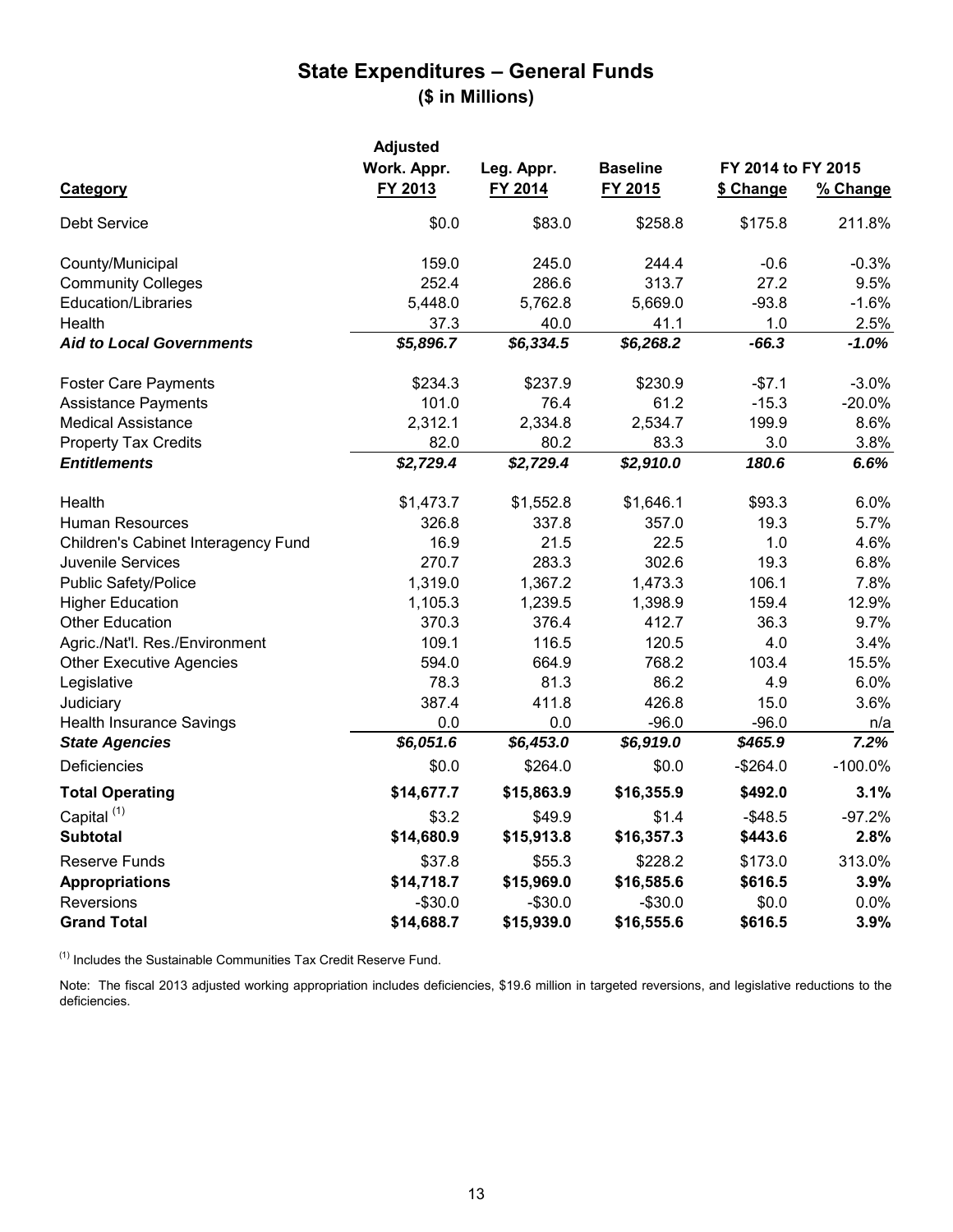#### **State Expenditures – State Funds (\$ in Millions)**

|                                            | <b>Adjusted</b> |            |                 |                    |            |
|--------------------------------------------|-----------------|------------|-----------------|--------------------|------------|
|                                            | Work. Appr.     | Leg. Appr. | <b>Baseline</b> | FY 2014 to FY 2015 |            |
| <b>Category</b>                            | FY 2013         | FY 2014    | FY 2015         | \$ Change          | % Change   |
| <b>Debt Service</b>                        | \$1,102.4       | \$1,183.0  | \$1,285.1       | \$102.1            | 8.6%       |
| County/Municipal                           | 444.8           | 513.8      | 537.4           | 23.6               | 4.6%       |
| <b>Community Colleges</b>                  | 272.3           | 286.6      | 313.7           | 27.2               | 9.5%       |
| <b>Education/Libraries</b>                 | 5,870.2         | 6,113.1    | 6,219.2         | 106.1              | 1.7%       |
| Health                                     | 38.1            | 40.0       | 41.1            | 1.0                | 2.5%       |
| <b>Aid to Local Governments</b>            | \$6,625.3       | \$6,953.6  | \$7,111.4       | \$157.8            | 2.3%       |
| <b>Foster Care Payments</b>                | \$236.8         | \$243.0    | \$238.0         | $-$ \$5.0          | $-2.1%$    |
| <b>Assistance Payments</b>                 | 120.4           | 95.0       | 79.9            | $-15.1$            | $-15.9%$   |
| <b>Medical Assistance</b>                  | 3,340.2         | 3,238.3    | 3,469.0         | 230.7              | 7.1%       |
| <b>Property Tax Credits</b>                | 82.0            | 80.2       | 83.3            | 3.0                | 3.8%       |
| <b>Entitlements</b>                        | \$3,779.4       | \$3,656.5  | \$3,870.2       | \$213.6            | 5.8%       |
| Health                                     | \$2,014.6       | \$2,079.7  | \$2,176.8       | \$97.2             | 4.7%       |
| <b>Human Resources</b>                     | 409.5           | 415.2      | 438.7           | 23.5               | 5.7%       |
| <b>Children's Cabinet Interagency Fund</b> | 16.9            | 21.5       | 22.5            | 1.0                | 4.6%       |
| <b>Juvenile Services</b>                   | 275.1           | 287.7      | 307.3           | 19.5               | 6.8%       |
| <b>Public Safety/Police</b>                | 1,542.9         | 1,590.3    | 1,698.4         | 108.1              | 6.8%       |
| <b>Higher Education</b>                    | 5,218.0         | 5,385.1    | 5,615.3         | 230.2              | 4.3%       |
| <b>Other Education</b>                     | 464.4           | 434.1      | 467.4           | 33.3               | 7.7%       |
| Transportation                             | 1,522.5         | 1,586.6    | 1,730.0         | 143.4              | 9.0%       |
| Agric./Nat'l. Res./Environment             | 322.8           | 340.1      | 354.0           | 13.8               | 4.1%       |
| <b>Other Executive Agencies</b>            | 1,328.3         | 1,243.4    | 1,439.2         | 195.8              | 15.7%      |
| Legislative                                | 78.8            | 81.3       | 86.2            | 4.9                | 6.0%       |
| Judiciary                                  | 446.0           | 466.2      | 489.8           | 23.6               | 5.1%       |
| <b>Health Insurance Savings</b>            | 0.0             | 0.0        | $-128.0$        | $-128.0$           | n/a        |
| <b>State Agencies</b>                      | \$13,639.9      | \$13,931.3 | \$14,697.5      | \$766.2            | 5.5%       |
| Deficiencies                               | \$0.0           | \$228.5    | \$0.0           | $-$ \$228.5        | $-100.0\%$ |
| <b>Total Operating</b>                     | \$25,147.0      | \$25,952.9 | \$26,964.2      | \$1,011.3          | 3.9%       |
| Capital <sup>(1)</sup>                     | \$1,348.1       | \$1,390.1  | \$1,861.7       | \$471.5            | 33.9%      |
| <b>Subtotal</b>                            | \$26,495.1      | \$27,343.0 | \$28,825.9      | \$1,482.9          | 5.4%       |
| <b>Reserve Funds</b>                       | \$37.8          | \$55.3     | \$228.2         | \$173.0            | 313.0%     |
| <b>Appropriations</b>                      | \$26,532.8      | \$27,398.3 | \$29,054.1      | \$1,655.8          | 6.0%       |
| <b>Reversions</b>                          | $-30.0$         | $-30.0$    | $-30.0$         | 0.0                | $0.0\%$    |
| <b>Grand Total</b>                         | \$26,502.8      | \$27,368.3 | \$29,024.1      | \$1,655.8          | 6.1%       |

 $(1)$  Includes the Sustainable Communities Tax Credit Reserve Fund.

Note: The fiscal 2013 adjusted working appropriation reflects deficiencies, \$19.6 million in targeted reversions, \$430.3 million from the Budget Restoration Fund, legislative reductions to the deficiencies, and \$3.1 million in additional special fund spending due to funding swaps. The fiscal 2014 legislative appropriation includes \$1.7 million in additional special fund spending due to funding swaps.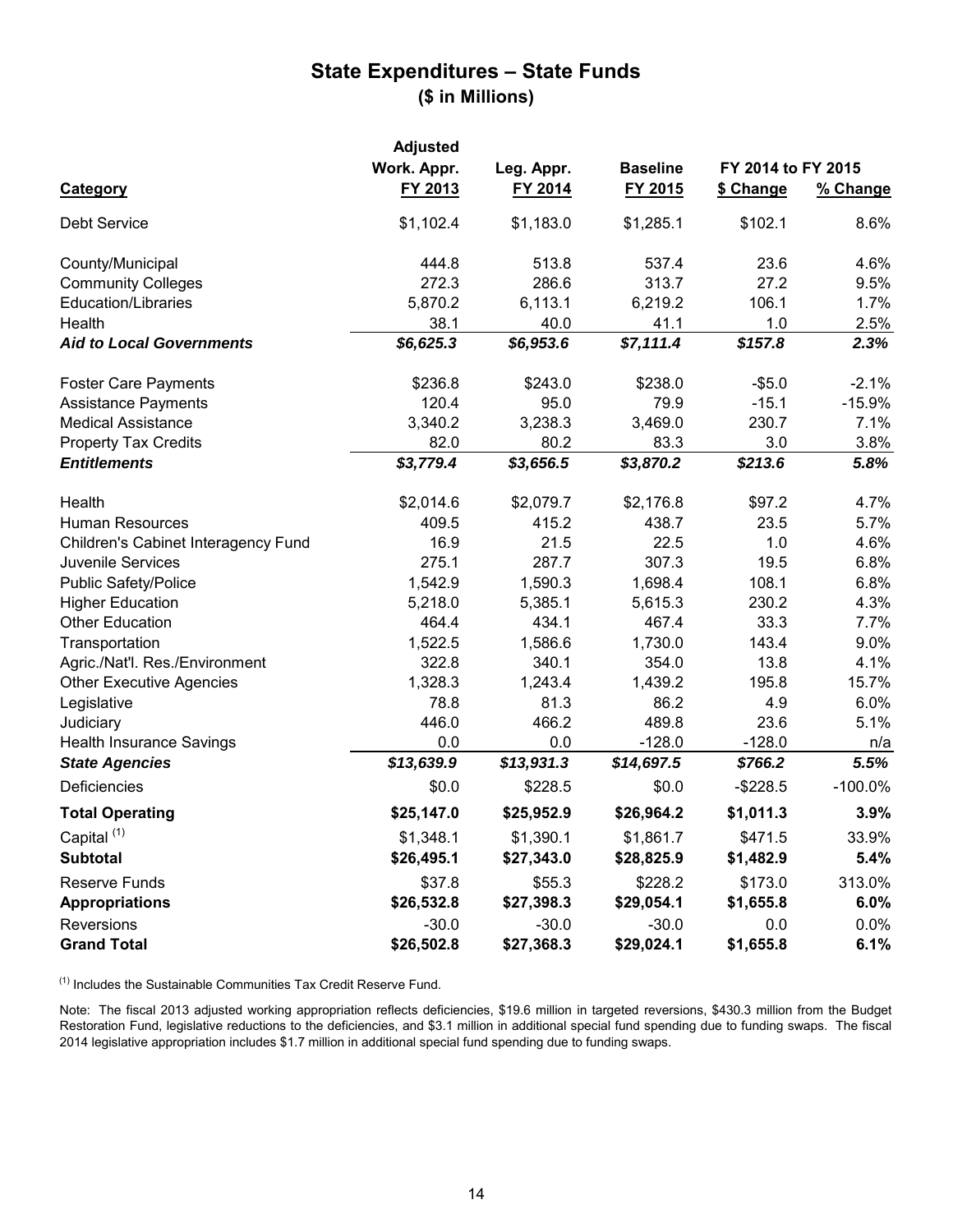#### **Components of General Fund Budget Change**

**(\$ in Millions)**

| <b>Summary of Budget Growth Compared to Working Appropriation</b>                              | <b>Dollars</b> | <b>Share of Growth</b> |
|------------------------------------------------------------------------------------------------|----------------|------------------------|
| <b>Ongoing Requirements/Entitlements</b>                                                       | \$373.9        | 49.5%                  |
| Legislation                                                                                    | 55.4           | 7.3%                   |
| <b>State Agency Costs</b>                                                                      | 326.8          | 43.2%                  |
| Growth in Operating Budget, including Anticipated Deficiencies                                 | \$756.0        |                        |
| Pay-as-you-go (PAYGO)                                                                          | $-$48.5$       |                        |
| Appropriation to Reserve Fund                                                                  | 173.0          |                        |
| <b>Total Baseline Increase in State Expenditures</b>                                           | \$880.5        |                        |
| <b>Less Deficiency Appropriations</b>                                                          | $-$264.0$      |                        |
| <b>Total</b>                                                                                   | \$616.5        |                        |
| <b>Ongoing Requirements/Entitlements</b>                                                       |                |                        |
| Medical assistance – modest enrollment and rate increases                                      |                | \$199.9                |
| Debt service – general funds to supplement property tax revenues                               |                | 175.8                  |
| Mandated provider rate increases for Mental Hygiene and Developmental Disabilities             |                | 31.5                   |
| Community college formulas - increase in enrollment and per-pupil funding                      |                | 24.8                   |
| Development Disabilities Administration - annualize cost of new community placements,          |                |                        |
| including fiscal 2014 deficiency                                                               |                | 23.5                   |
| Mental Hygiene Administration – enrollment, utilization, ACA expansion, and rate increases     |                | 15.9                   |
| Teachers and librarians retirement payments                                                    |                | 11.5                   |
| Increase Quality Teacher Incentive program to fiscal 2013 actual spending level                |                | 6.5                    |
| Sellinger Formula for Aid to Private Colleges and Universities                                 |                | 5.8                    |
| Property Tax Credit programs, including deficiency                                             |                | 3.0                    |
| Community college retirement                                                                   |                | 2.4                    |
| Mandated appropriation for MARBIDCO                                                            |                | 1.1                    |
| Local health department funding                                                                |                | 1.0                    |
| State Aid for Police Protection grant<br>Arts Council mandated formula                         |                | 0.7                    |
| Library aid formulas                                                                           |                | 0.5<br>0.5             |
| St. Mary's College of Maryland and Baltimore City Community College mandated formulas          |                | 0.5                    |
| Disparity grant formula                                                                        |                | 0.4                    |
| Foster Care payments – reduced institutional placements and increased federal funds            |                | $-7.1$                 |
| Temporary Cash Assistance payments – enrollment declines and stabilized federal funds          |                | $-15.3$                |
| Education aid formulas - GF decrease more than offset by \$199.9 million increase in the ETF   |                | $-109.2$               |
| <b>New Legislative Requirements</b>                                                            |                |                        |
| Savings from transfer of VLT ownership for appropriation to the ETF                            |                | \$44.2                 |
| Optical scan voting system (Chapters 547 and 548 of 2007)                                      |                | 6.3                    |
| College and Career Readiness and College Completion Act (Chapter 533 of 2013)                  |                | 2.0                    |
| Other legislation, including deficiencies                                                      |                | 2.9                    |
| <b>State Agency Costs</b><br><b>Statewide Personnel Expenses (including higher education):</b> |                |                        |
| General salary increase (2% assumed)                                                           |                | \$68.4                 |
| Merit pay (increments)                                                                         |                | 61.5                   |
| Employee retirement                                                                            |                | 34.1                   |
| Health insurance savings due to favorable cost trends and accumulated balance                  |                | $-96.0$                |
| Annualization of fiscal 2014 cost-of-living adjustment and merit pay increases                 |                | 124.7                  |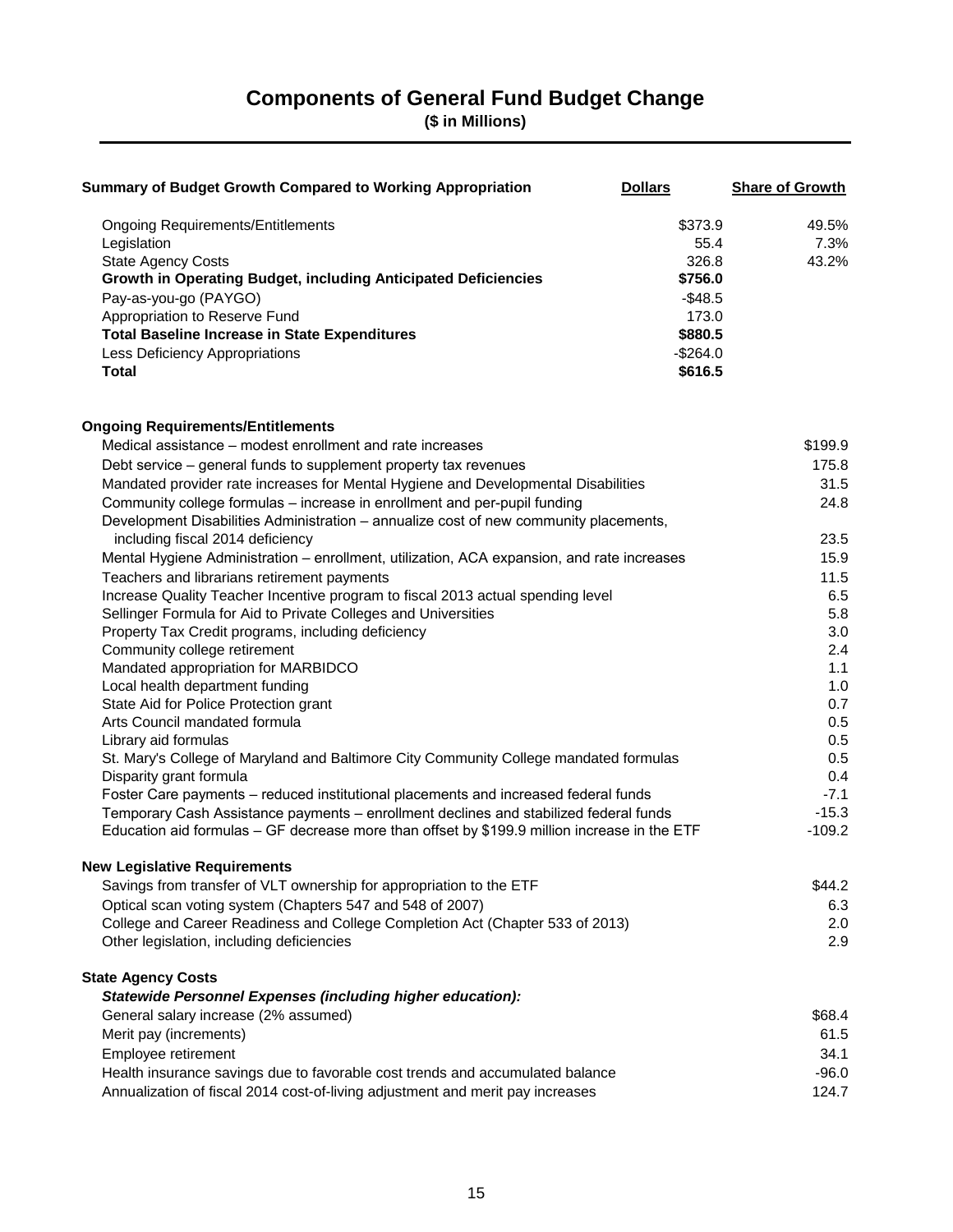#### **Components of Budget Change (Cont.)**

#### *Agency Programmatic and Operating Expenses:*

| USM and Morgan State University enrollment growth and increases in certain mandatory costs  | \$53.2  |
|---------------------------------------------------------------------------------------------|---------|
| Additional personnel in Office of Public Defender to meet requirements of Richmond decision | 28.1    |
| Various agency information technology projects                                              | 13.4    |
| Full-year cost of occupancy at the State Public Health Laboratory                           | 12.3    |
| Increased scholarships, based on assumption of tuition increase and anticipated fiscal 2014 |         |
| expenditures                                                                                | 11.5    |
| Food and other supplies at correctional facilities, including fiscal 2014 shortfall         | 7.6     |
| Overtime at correctional facilities, including fiscal 2014 shortfall                        | 6.5     |
| Additional 100 correctional officer positions, per budget bill language                     | 6.3     |
| Department of Housing and Community Development moving expenses                             | 6.0     |
| Head Start grants - continued replacement of reduced federal funds                          | 4.1     |
| Additional judges and related personnel per judicial staffing plan                          | 1.8     |
| Continued phase-out of Distinguished Scholar program                                        | $-1.0$  |
| Final payment for touchscreen voting system in fiscal 2014                                  | $-1.7$  |
| One-time costs associated with Public Health Laboratory move                                | $-2.2$  |
| One-time wiring and software upgrades for VLT program                                       | $-2.3$  |
| One-time start-up costs for Firearm Safety Act and the Gun Center                           | $-2.7$  |
| Removal of one-time funding in excess of formula mandate for Tourism Development Board      | $-3.5$  |
| <b>Statewide Personnel System</b>                                                           | $-9.1$  |
| Increased special funds available to support administration of VLT program                  | $-9.3$  |
| Maryland Health Benefit Exchange funding shifted to special funds                           | $-14.2$ |
| Other                                                                                       | 29.4    |
| <b>Reserve Fund and PAYGO</b>                                                               |         |
| Rainy Day Fund sweeper of unappropriated fiscal 2013 general fund balance                   | \$173.0 |
| Increase in Hazardous Substance Cleanup program, per Capital Improvement program            | 0.7     |
| Removal of one-time PAYGO for the Baltimore Regional Neighborhoods Initiative               | $-3.0$  |
| One-time PAYGO grants in the Board of Public Works budget                                   | $-4.0$  |
|                                                                                             |         |

| One-time general fund PAYGO in the Energy Administration                            | $-7.2$  |
|-------------------------------------------------------------------------------------|---------|
| Sustainable Communities Tax Credit expires at end of fiscal 2014                    | $-10.0$ |
| One-time security improvements initiative in the Public School Construction program | $-25.0$ |

#### **Total**

**\$880.5**

ACA: Affordable Care Act GF: general fund MARBIDCO: Maryland Agricultural and Resource-Based Industry Development Corporation USM: University System of Maryland VLT: video lottery terminal HEIF: Higher Education Investment Fund ETF: Education Trust Fund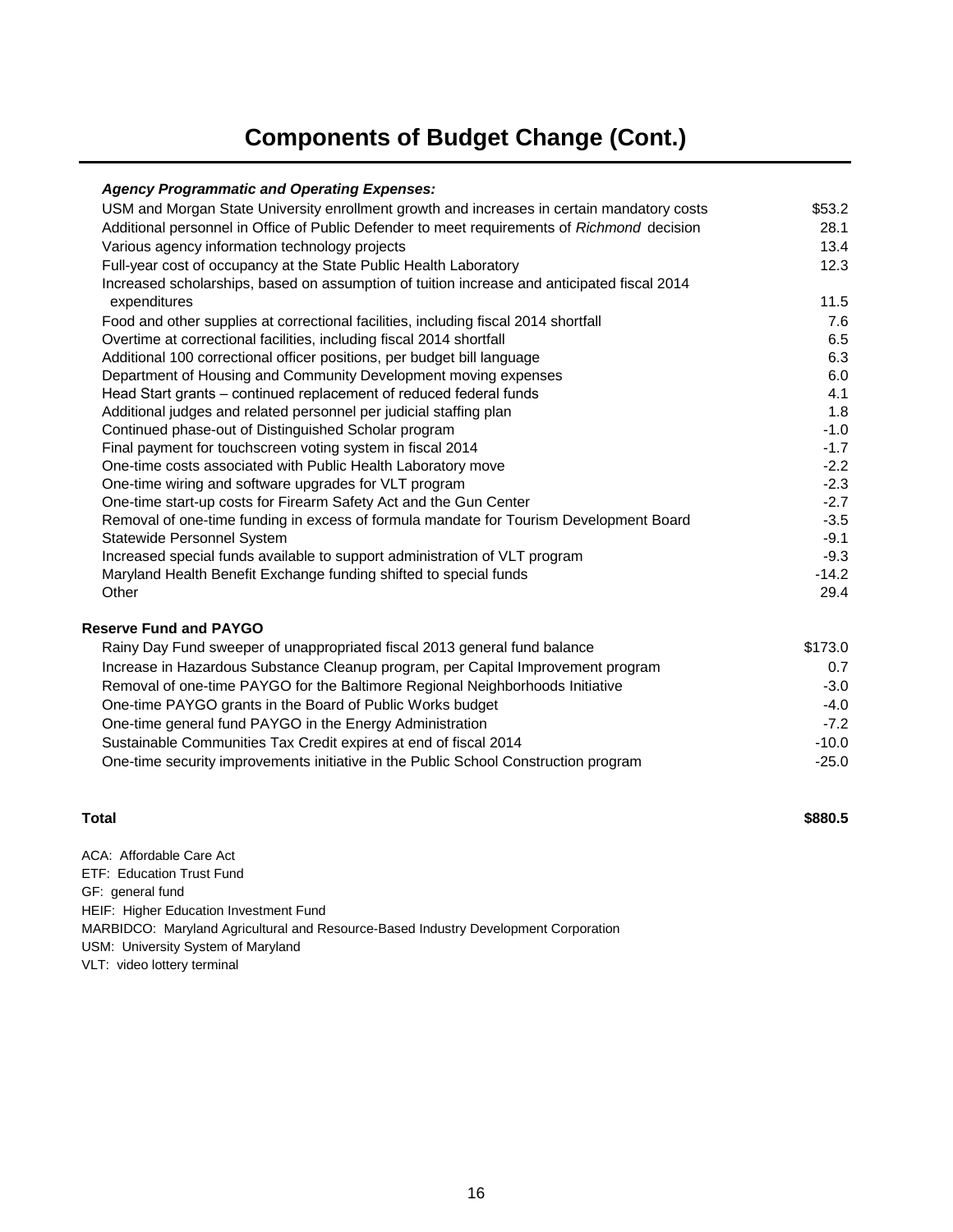#### **General Fund: Recent History and Outlook Fiscal 2013-2015 (\$ in Millions)**

|                                                             | FY 2013<br><b>Working</b> | FY 2014<br>Approp. | FY 2015<br><b>Baseline</b> |
|-------------------------------------------------------------|---------------------------|--------------------|----------------------------|
| <b>Funds Available</b>                                      |                           |                    |                            |
| Ongoing Revenues <sup>(1)</sup>                             | \$14,880                  | \$15,335           | \$15,879                   |
| <b>Balances and Transfers</b>                               | 732                       | 516                | 211                        |
| <b>Short-term Revenues</b>                                  | $\overline{0}$            | $\overline{0}$     | $\Omega$                   |
| <b>Subtotal Funds Available</b>                             | \$15,630                  | \$15,851           | \$16,090                   |
| <b>Appropriations, Deficiencies, and Cost Containment</b>   |                           |                    |                            |
| Net Ongoing Operating Costs and Deficiencies <sup>(1)</sup> | \$15,092                  | \$15,845           | \$16,326                   |
| <b>One-time Spending</b>                                    | $\mathbf 0$               | $\overline{0}$     | 0                          |
| One-time Reductions/Withdrawn Appropriations                | $\mathbf 0$               | $-1$               | $\mathbf 0$                |
| PAYGO Capital                                               | 3                         | 40                 | 1                          |
| Appropriations to Reserve Fund                              | 33                        | 55                 | 228                        |
| <b>Subtotal Spending</b>                                    | \$15,128                  | \$15,939           | \$16,556                   |
| <b>Cash Balance/Shortfall</b>                               | \$502                     | $-$ \$88           | $-$466$                    |
| <b>Structural</b>                                           |                           |                    |                            |
| <b>Balance (Ongoing Revenues Less Operating Costs)</b>      | $-$ \$211                 | $-$510$            | $-$447$                    |
| Ratio (Ongoing Revenues/Operating Costs)                    | 98.6%                     | 96.8%              | 97.3%                      |
| <b>Reserve Fund Activity</b>                                |                           |                    |                            |
| Appropriations to State Reserve Fund                        | \$33                      | \$55               | \$228                      |
| <b>Transfers to General Fund</b>                            | 0                         | $\mathbf 0$        | 211                        |
| <b>Estimated Rainy Day Fund Balance - June 30</b>           | \$701                     | \$765              | \$793                      |
| <b>Total Cash (Rainy Day, General Fund Balance)</b>         | \$1,203                   | \$677              | \$327                      |

#### PAYGO: pay-as-you-go

**(1)** Fiscal 2013 revenue and spending adjusted to include the Budget Restoration Fund.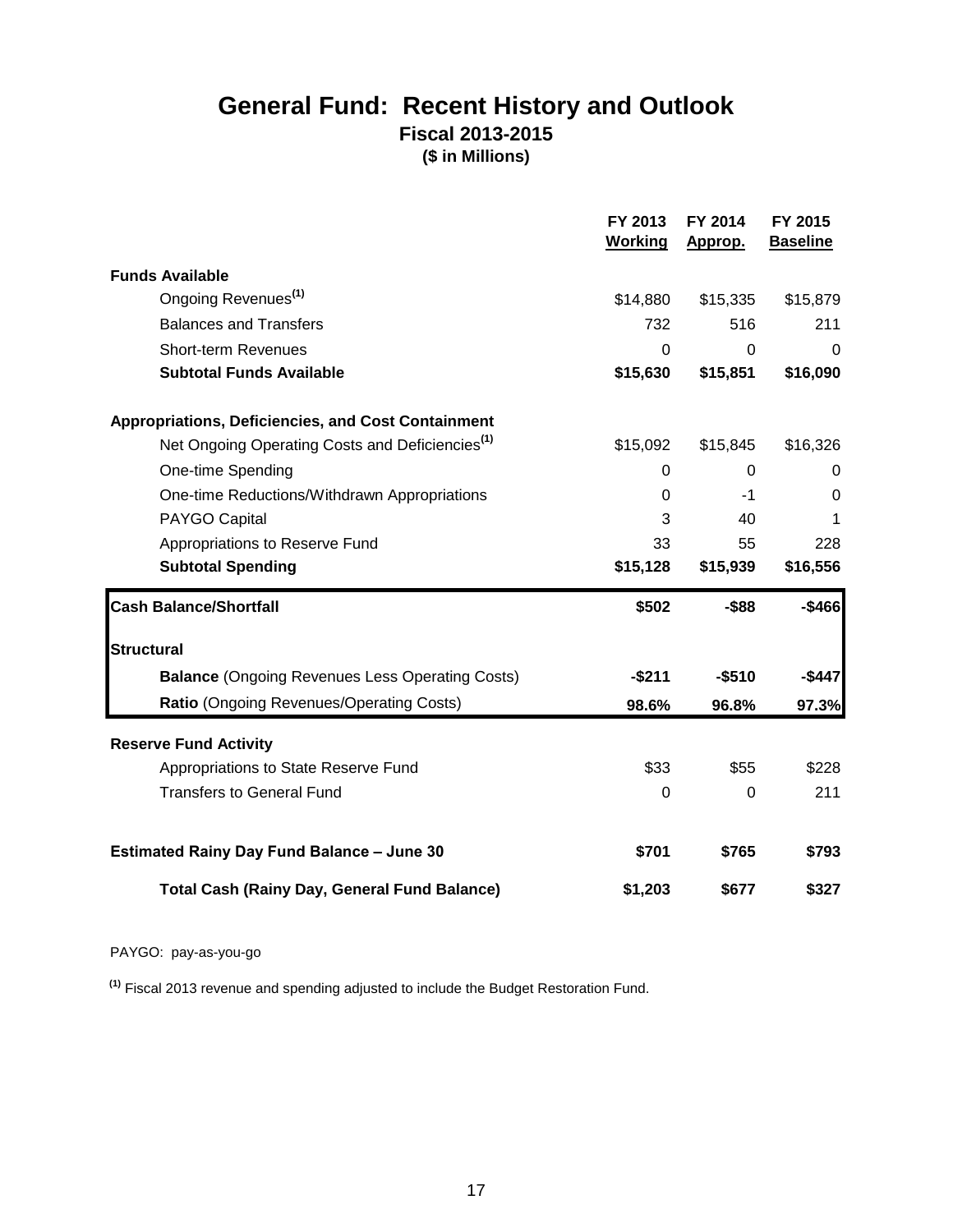#### **State Aid by Governmental Entity Amount and Percent of Total State Funds (\$ in Millions)**

|                           | <b>FY 2015</b><br><b>State Aid Amount</b> | <b>Percent</b><br>of Total |
|---------------------------|-------------------------------------------|----------------------------|
| <b>Public Schools</b>     | \$6,160.9                                 | 86.2%                      |
| County/Municipal          | 560.1                                     | 7.8%                       |
| <b>Community Colleges</b> | 313.7                                     | 4.4%                       |
| Libraries                 | 72.3                                      | 1.0%                       |
| <b>Local Health</b>       | 41.0                                      | 0.6%                       |
| <b>Total</b>              | \$7,148.0                                 | 100.0%                     |

#### **State Funds (\$ in Millions) Change in State Aid**

|                           | FY 2015<br><b>Aid Change</b> | <b>Percent</b><br>Change |
|---------------------------|------------------------------|--------------------------|
| <b>Public Schools</b>     | \$99.1                       | 1.6%                     |
| County/Municipal          | 26.5                         | 5.0%                     |
| <b>Community Colleges</b> | 27.2                         | 9.5%                     |
| Libraries                 | 1.8                          | 2.5%                     |
| <b>Local Health</b>       | 1.0                          | 2.4%                     |
| <b>Total</b>              | \$155.5                      | 2.2%                     |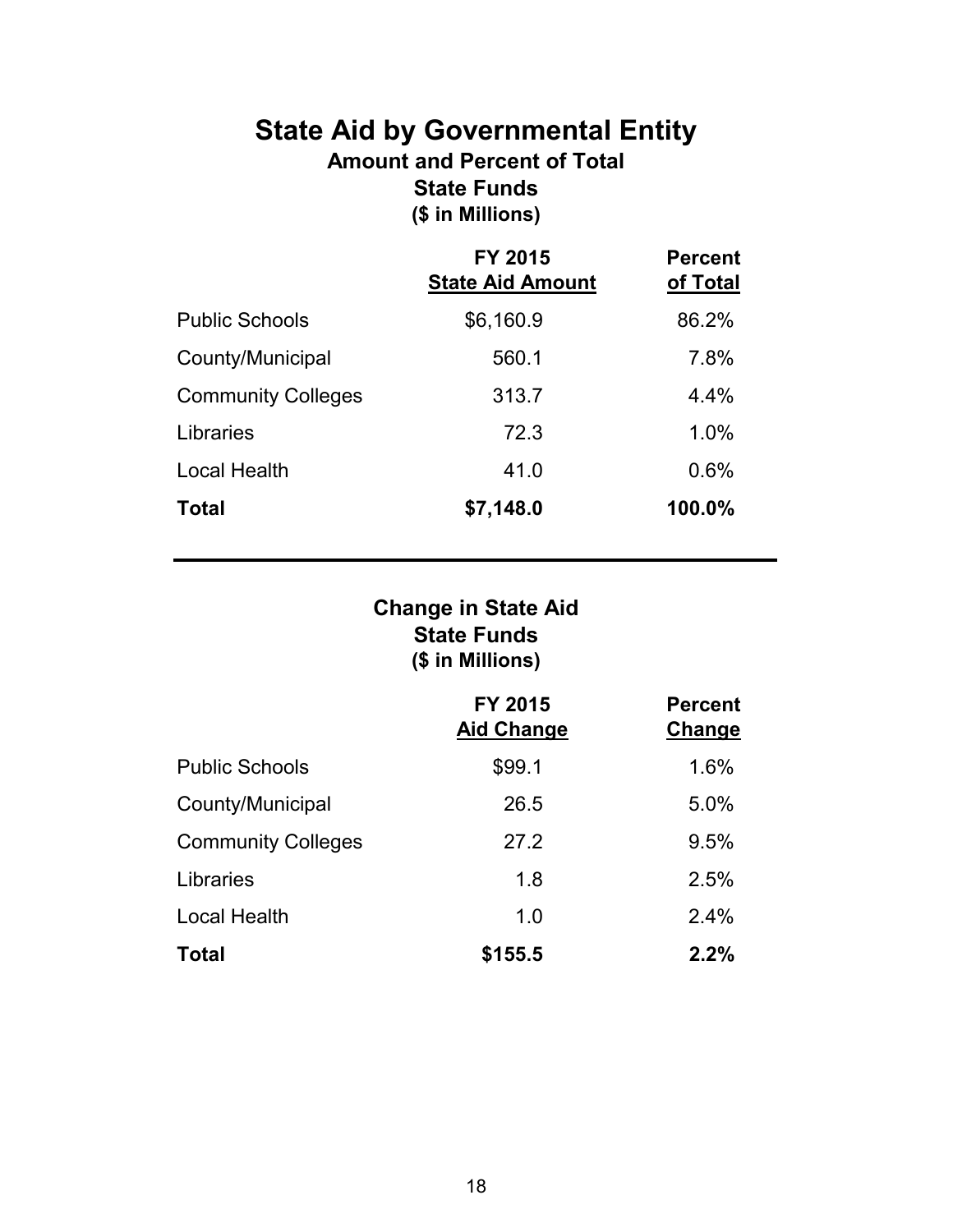#### **State Aid by Major Programs Fiscal 2013-2015 State Funds (\$ in Millions)**

|                                           |           |           | <b>Baseline</b> | \$ Change | % Change  |
|-------------------------------------------|-----------|-----------|-----------------|-----------|-----------|
|                                           | FY 2013   | FY 2014   | FY 2015         | 2014-2015 | 2014-2015 |
| <b>Public Schools</b>                     |           |           |                 |           |           |
| Foundation Program                        | \$2,810.4 | \$2,850.5 | \$2,875.1       | \$24.6    | 0.9%      |
| <b>Supplemental Grant</b>                 | 46.5      | 46.6      | 46.6            | 0.0       | 0.0%      |
| Geographic Cost Index                     | 128.8     | 130.8     | 132.1           | 1.3       | 1.0%      |
| Net Taxable Income Education Grants       | 0.0       | 8.3       | 19.7            | 11.4      | 136.8%    |
| Foundation - Special Grants               | 1.2       | 2.1       | 0.0             | $-2.1$    | $-100.0%$ |
| <b>Compensatory Aid</b>                   | 1,146.3   | 1,196.0   | 1,224.9         | 28.9      | 2.4%      |
| <b>Student Transportation</b>             | 251.3     | 254.5     | 258.5           | 4.0       | 1.6%      |
| Special Education - Formula Aid           | 266.5     | 269.3     | 272.2           | 2.9       | 1.1%      |
| Special Education - Nonpublic Placements  | 113.9     | 109.8     | 112.6           | 2.7       | 2.5%      |
| <b>Limited English Proficiency Grants</b> | 177.4     | 193.4     | 211.0           | 17.6      | 9.1%      |
| <b>Guaranteed Tax Base</b>                | 44.2      | 52.3      | 51.8            | $-0.5$    | $-1.0%$   |
| Aging Schools Program                     | 31.1      | 8.1       | 6.1             | $-2.0$    | $-24.7%$  |
| <b>Other Education Programs</b>           | 74.7      | 87.1      | 87.2            | 0.0       | 0.0%      |
| <b>Subtotal Direct Aid</b>                | \$5,092.2 | \$5,208.9 | \$5,297.7       | \$88.8    | 1.7%      |
| <b>Retirement Payments</b>                | \$755.4   | \$852.8   | \$863.2         | \$10.3    | 1.2%      |
| <b>Total Public School Aid</b>            | \$5,847.6 | \$6,061.8 | \$6,160.9       | \$99.1    | 1.6%      |
| <b>Libraries</b>                          |           |           |                 |           |           |
| Library Aid Formula                       | \$33.7    | \$34.0    | \$34.4          | \$0.4     | 1.2%      |
| <b>State Library Network</b>              | \$16.1    | \$16.2    | \$16.3          | \$0.1     | 0.8%      |
| <b>Subtotal Direct Aid</b>                | \$49.7    | \$50.2    | \$50.7          | \$0.5     | 1.0%      |
| <b>Retirement Payments</b>                | \$17.3    | \$20.3    | \$21.6          | \$1.2     | 6.1%      |
| <b>Total Library Aid</b>                  | \$67.1    | \$70.5    | \$72.3          | \$1.8     | 2.5%      |
| <b>Community Colleges</b>                 |           |           |                 |           |           |
| <b>Community College Formula</b>          | \$199.2   | \$213.0   | \$237.0         | \$24.1    | 11.3%     |
| Other Programs                            | 36.0      | 30.3      | 31.2            | 0.9       | 2.9%      |
| <b>Subtotal Direct Aid</b>                | \$235.1   | \$243.3   | \$268.2         | \$24.9    | 10.3%     |
| <b>Retirement Payments</b>                | \$37.2    | \$43.3    | \$45.5          | \$2.2     | 5.1%      |
| <b>Total Community College Aid</b>        | \$272.3   | \$286.6   | \$313.7         | \$27.2    | 9.5%      |
| <b>Local Health Grants</b>                | \$38.1    | \$40.0    | \$41.0          | \$1.0     | 2.4%      |
| <b>County/Municipal Aid</b>               |           |           |                 |           |           |
| Transportation                            | \$167.7   | \$190.1   | \$179.2         | $-$10.9$  | $-5.7%$   |
| <b>Public Safety</b>                      | 91.3      | 115.9     | 120.3           | 4.4       | 3.8%      |
| Program Open Space/Environment            | 17.3      | 32.5      | 46.7            | 14.3      | 44.0%     |
| <b>Disparity Grant</b>                    | 119.9     | 127.8     | 128.2           | 0.4       | 0.3%      |
| Video Lottery Terminal Impact Grants      | 28.9      | 33.4      | 54.1            | 20.7      | 62.1%     |
| Teacher Retirement Supplemental Grant     | 27.7      | 27.7      | 27.7            | 0.0       | 0.0%      |
| <b>Other Grants</b>                       | 5.0       | 6.3       | 3.9             | $-2.4$    | $-38.5%$  |
| <b>Total County/Municipal Aid</b>         | \$457.8   | \$533.7   | \$560.1         | \$26.5    | 5.0%      |
| <b>Total State Aid</b>                    | \$6,682.8 | \$6,992.6 | \$7,148.0       | \$155.5   | 2.2%      |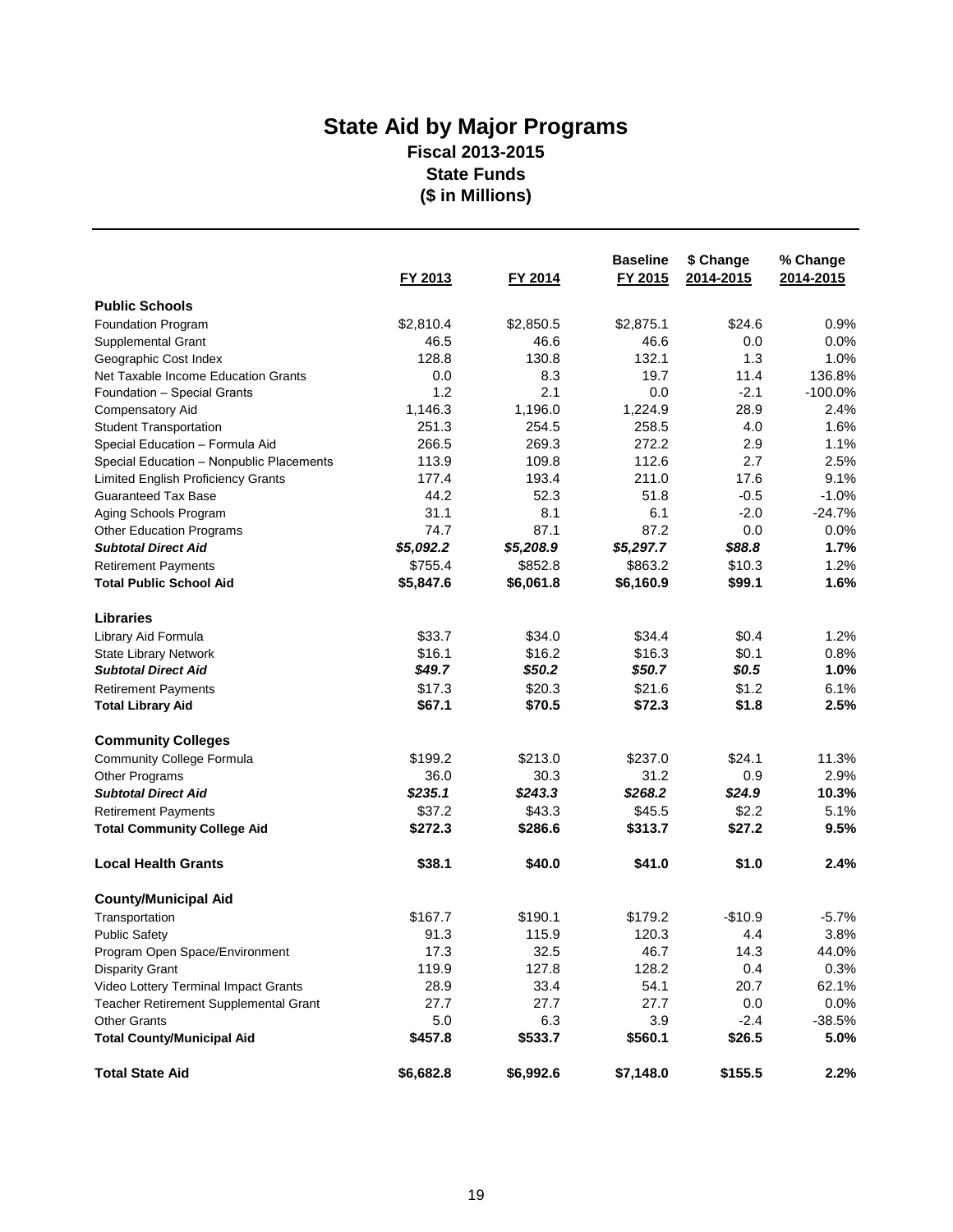#### **Annual Change in State Aid to Local Governments Fiscal 2010-2015**



#### **State Aid by Governmental Entity**

#### **(\$ in Millions)**

|                              | FY 2010   | FY 2015   | \$ Change | % Change |
|------------------------------|-----------|-----------|-----------|----------|
|                              |           |           |           |          |
| <b>Public Schools</b>        | \$4,747.3 | \$5,297.7 | \$550.4   | 11.6%    |
| Libraries                    | 48.8      | 50.7      | 1.9       | 3.9%     |
| <b>Community Colleges</b>    | 226.9     | 268.2     | 41.3      | 18.2%    |
| <b>Local Health</b>          | 37.3      | 41.0      | 3.7       | 10.0%    |
| County/Municipal             | 397.2     | 560.1     | 163.0     | 41.0%    |
| <b>Subtotal - Direct Aid</b> | \$5,457.5 | \$6,217.8 | \$760.3   | 13.9%    |
| <b>Retirement Payments</b>   | \$803.4   | \$930.3   | \$126.9   | 15.8%    |
| <b>Total</b>                 | \$6,260.9 | \$7,148.0 | \$887.2   | 14.2%    |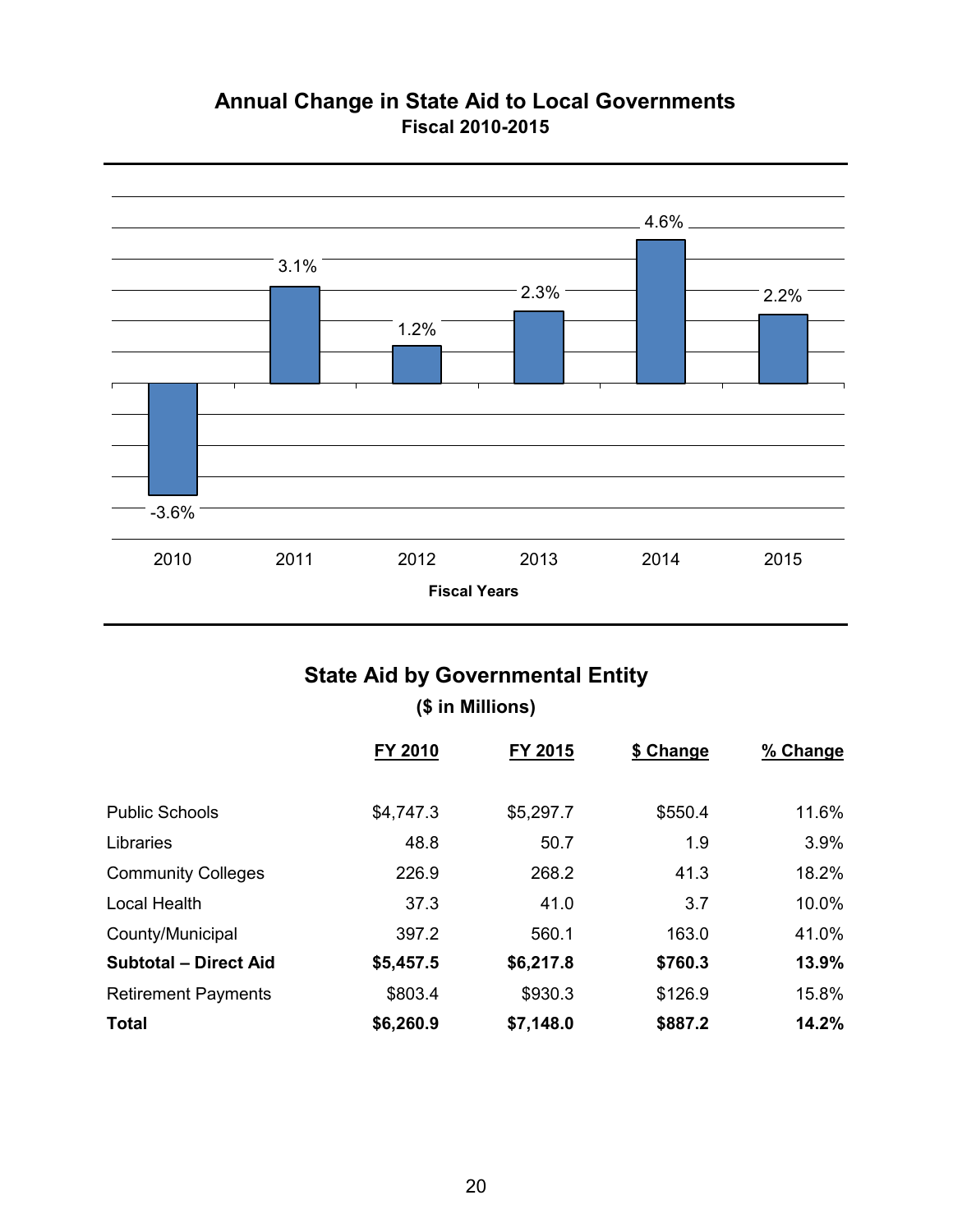

# **FEDERAL GOVERNMENT IN MARYLAND** FEDERAL GOVERNMENT IN MARYLAND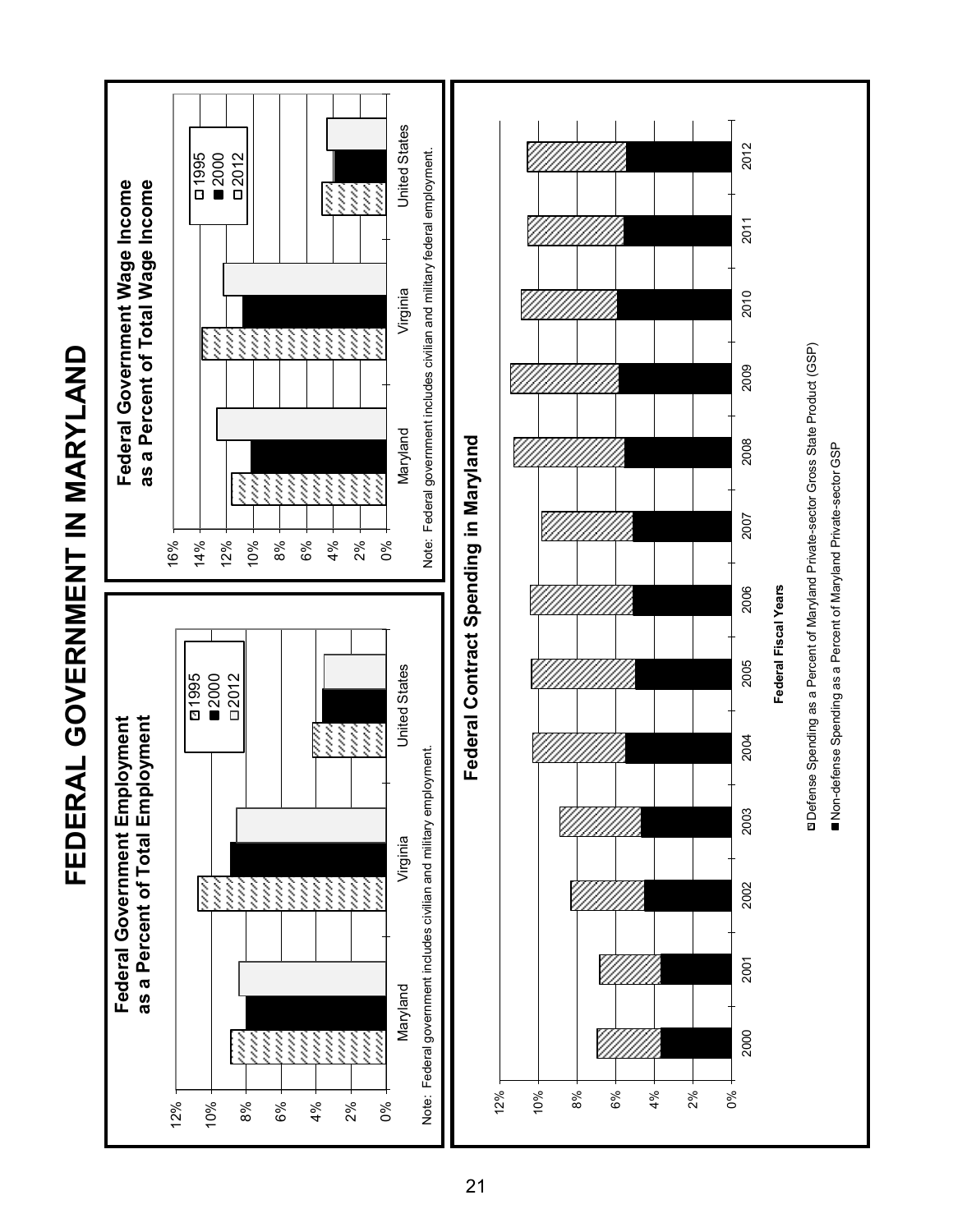#### **Federal Government Shutdown**

 Based on the 2012 American Community Survey, approximately 280,000 Maryland residents work full-time year-round for the federal government, not including the uniform military. With median annual earnings of about \$87,000, the total wage base of Maryland's civilian full-time federal employees is roughly \$24 billion. Using an average tax rate and making some assumptions about spending, the Department of Legislative Services (DLS) estimates that the State loses around \$5 million a day in income and sales tax revenue due to a governmentwide shutdown.

- A number of factors mitigate this loss:
	- Self-funded agencies like the U.S. Postal Service are not impacted by the shutdown. According to the Quarterly Census on Employment and Wages, there were 12,400 postal service jobs in Maryland in 2012, with total wages of \$752 million.
	- On September 30, the "Pay Our Military Act" was enacted, which ensures that military personnel will receive their paychecks during the shutdown. The Act also allows for pay for civilian federal employees and contractors who support the members of the Armed Forces. Determining which civilian employees and contractors support members of the military was left to the discretion of the Secretary of U.S. Department of Defense. Secretary Chuck Hagel announced on October 5 that civilian workers who were already required to work during the shutdown would be covered by the Act and also recalled to work most, but not all, civilian workers who were furloughed. These workers would also be covered by the Act and would thus receive paychecks during the shutdown.
	- On October 5, the House of Representatives passed the "Federal Employee Retroactive Pay Fairness Act," which ensures federal employees will be retroactively paid for the period they were furloughed once the shutdown ends. Although the bill has not yet passed the Senate, the President and the Senate Democrats indicate they support the measure, and it seems very likely that federal employees will be fully paid, as was true during the shutdown in the mid-1990s.
- The shutdown is also impacting federal contractors, some of whom, such as Lockheed Martin, have already announced layoffs. The effect on contractors and their employees further compounds the negative hit to Maryland's economy from the shutdown.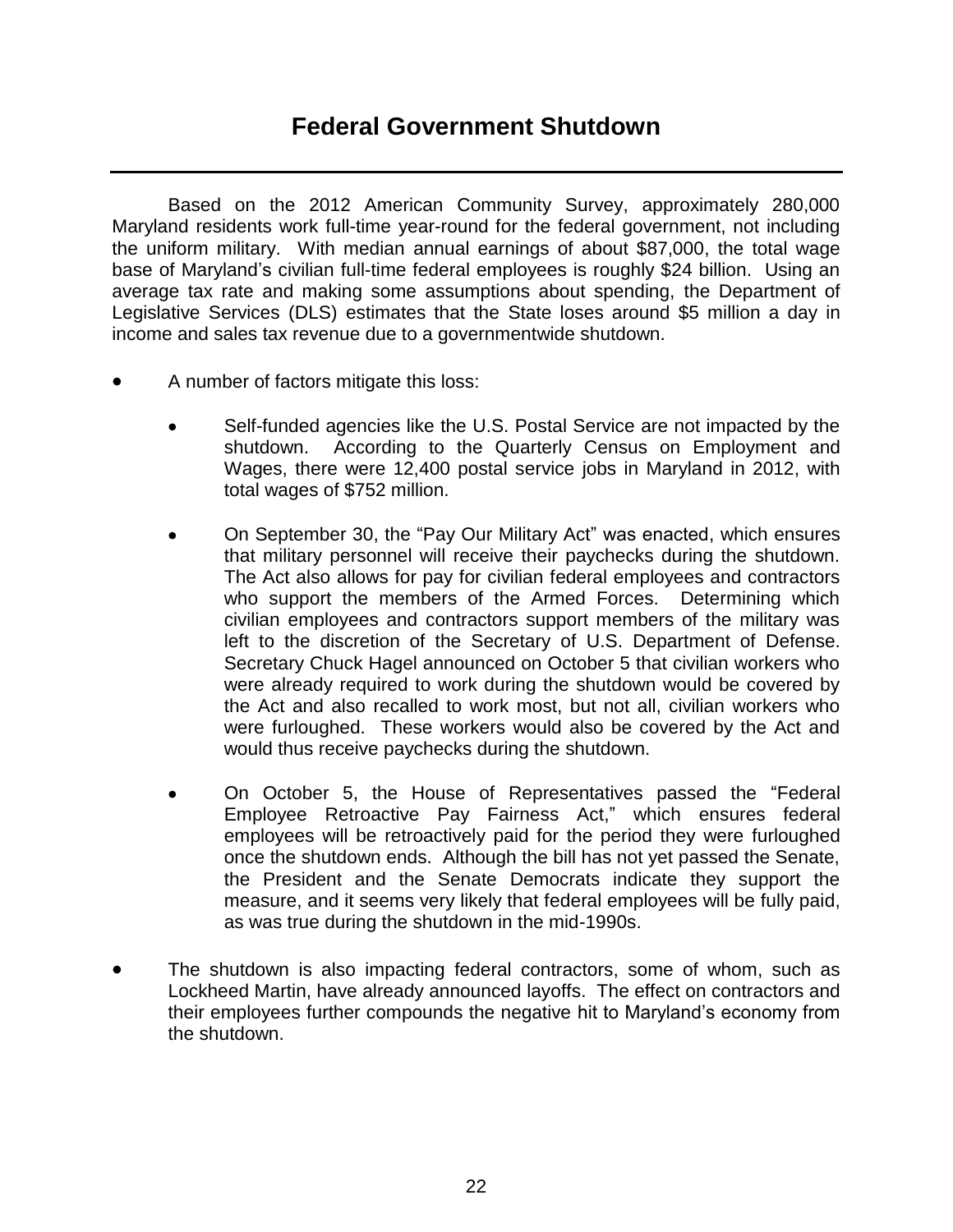- The United States hit the statutory debt ceiling in May but since then the U.S. Department of Treasury has used a variety of measures to manage the federal government's cash flow and remain under the debt limit. The Treasury Secretary has indicated that after October 17 those measures will be exhausted and at some point in the following days and weeks the Treasury will be unable to pay all the bills that come due on any given day. Since the United States has never put itself in this situation before, it is difficult to predict precisely what will happen and much depends on the reaction of financial markets. U.S. government securities are the foundation of the global financial system so the impacts could be wide-ranging and severe. Even if the Treasury manages to make all interest payments and market reaction is limited, failing to raise the debt ceiling would still require a rapid reduction in government spending. Most economists believe that if the debt limit impasse lasted through November, the fiscal contraction would be enough to push the economy back into a significant recession.
- DLS examined a sample (appropriations of \$10.0 million or more) of federal discretionary grants in the State fiscal 2014 budget totaling \$9.0 billion. Of this amount:
	- \$7.4 billion (82.2%) is not affected by the federal government shutdown in many cases, carryover funding from prior years can be used; in other cases, funding was provided through the federal fiscal 2013 budget or spending authority derives from federal stimulus legislation;
	- \$858.0 million (9.6%) will not be impacted by a short shutdown some grants are forward funded or have funding awards through some part of federal fiscal 2014;
	- \$662.0 million (7.4%) may experience a delay in the receipt of federal funds but will not see a loss of funding amount; and
	- \$78.7 million (0.9%) may experience limited impacts such as the loss of funding to administer a grant during the shutdown.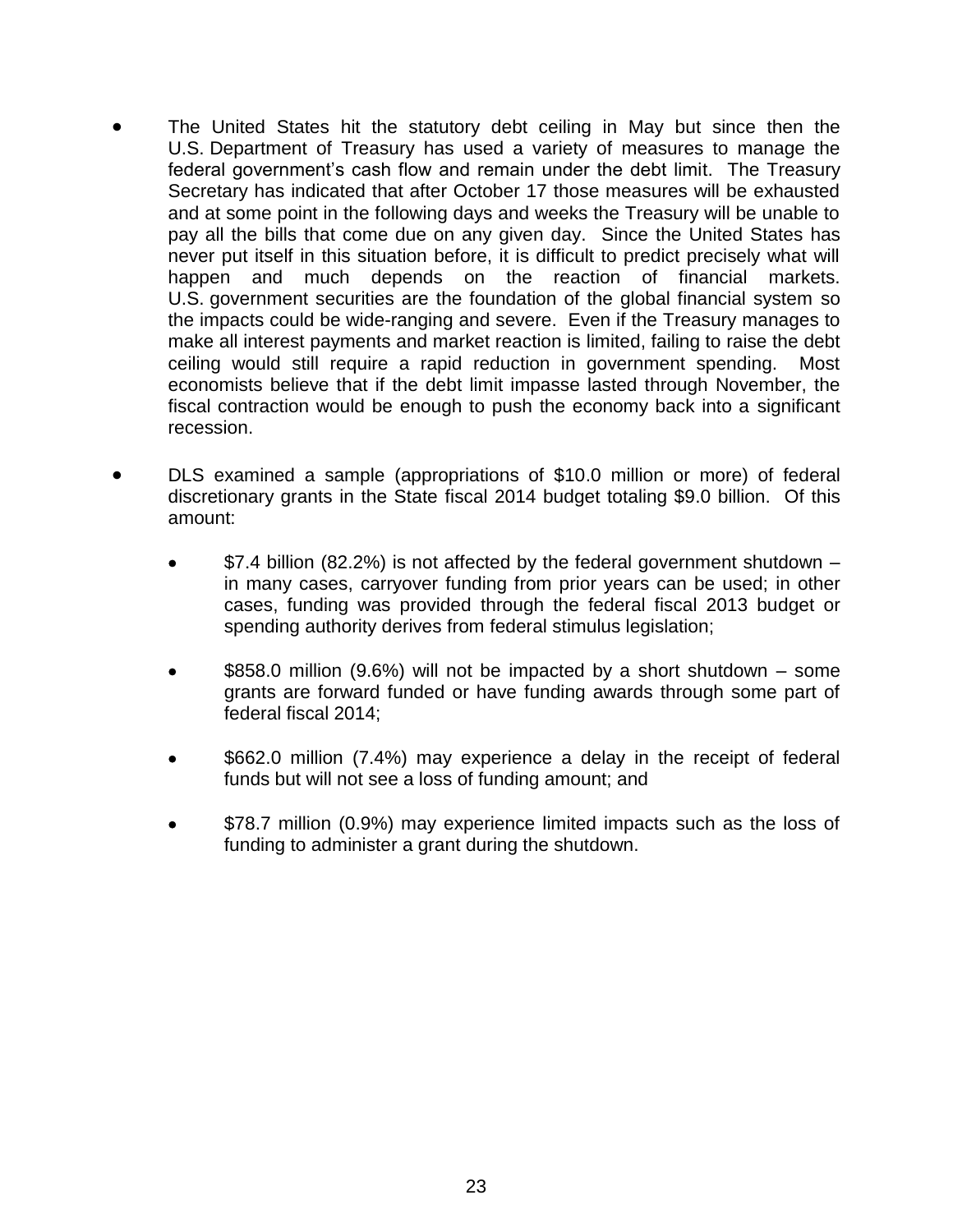#### **State Reserve Fund Activity Fiscal 2014 and 2015 (\$ in Millions)**

|                                                                                                                 | <b>Rainy Day</b><br><u>Fund</u> | <b>Dedicated</b><br><b>Purpose Acct.</b> | <b>Catastrophic</b><br><b>Event Acct.</b> |
|-----------------------------------------------------------------------------------------------------------------|---------------------------------|------------------------------------------|-------------------------------------------|
| <b>Estimated Balances 6/30/13</b>                                                                               | \$701.1                         | \$10.0                                   | \$0.6                                     |
| Fiscal 2014 Appropriations                                                                                      | 55.3                            | 87.1                                     |                                           |
| <b>Expenditures</b><br><b>Federal Sequestration</b><br><b>Federal Sequestration Impact/Pension Reinvestment</b> |                                 | $-8.8$<br>$-87.1$                        |                                           |
| <b>Estimated Interest</b>                                                                                       | 8.5                             |                                          |                                           |
| <b>Estimated Balances 6/30/14</b>                                                                               | \$764.8                         | \$1.2                                    | \$0.6                                     |
| Fiscal 2015 Appropriations                                                                                      | \$228.2                         |                                          |                                           |
| <b>Transfer to General Fund</b><br>Fiscal 2015 Budget Bill                                                      | $-211.0$                        |                                          |                                           |
| <b>Estimated Interest</b>                                                                                       | 11.1                            |                                          |                                           |
| <b>Estimated Balances 6/30/15</b>                                                                               | \$793.1                         | \$1.2 <sup>1</sup>                       | \$0.6                                     |
| <b>Percent of Revenues in Reserve</b>                                                                           | 5.0%                            |                                          |                                           |

 $1$  Dedicated Purpose Fund balance includes \$1.2 million to offset federal reductions attributable to federal sequestration.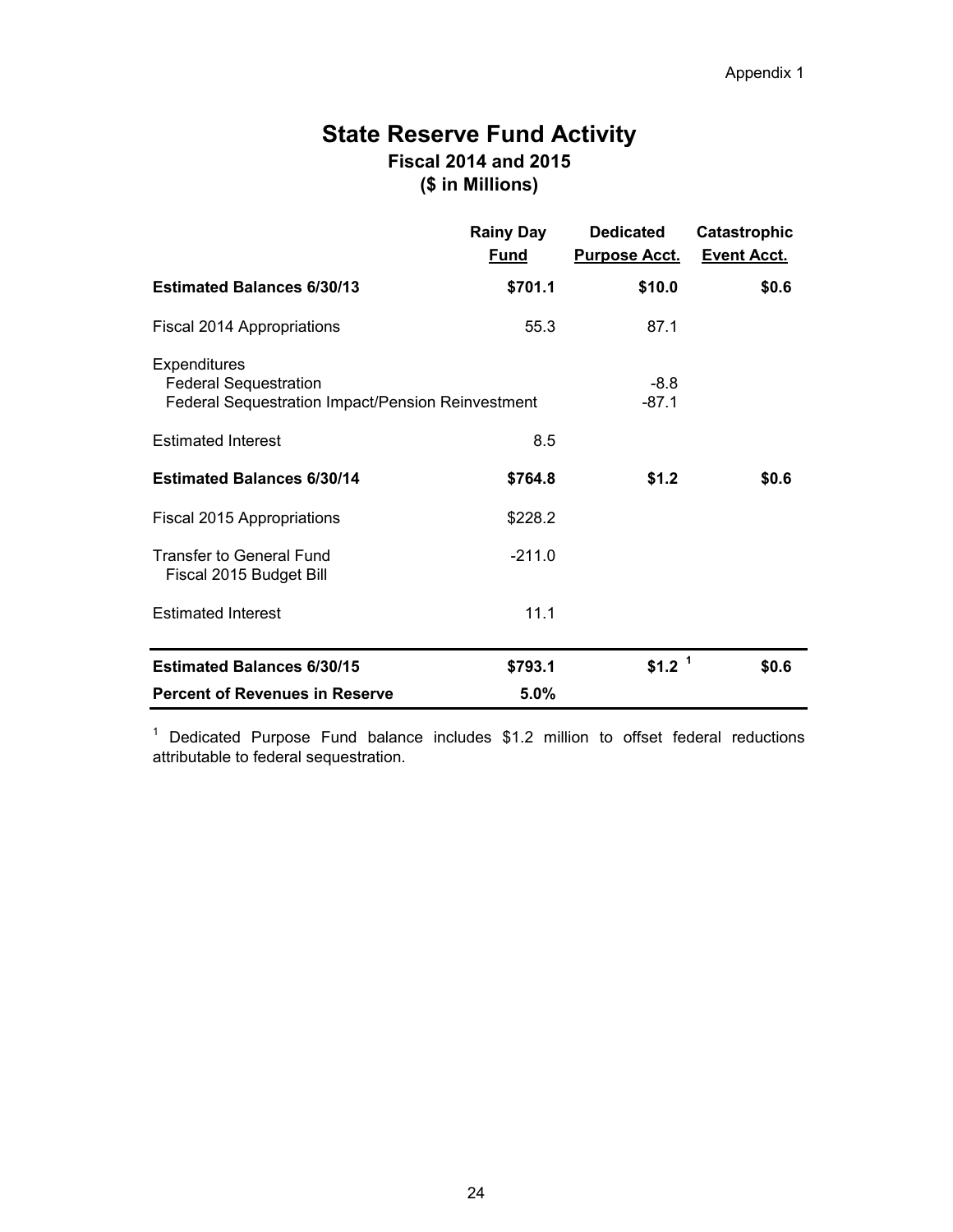#### **State Expenditures – Special and Higher Education Funds\* (\$ in Millions)**

|                                     | Work. Appr.<br>Leg. Appr. |            | <b>Baseline</b> | FY 2014 to FY 2015 |            |
|-------------------------------------|---------------------------|------------|-----------------|--------------------|------------|
| <b>Category</b>                     | FY 2013                   | FY 2014    | FY 2015         | \$ Change          | % Change   |
| <b>Debt Service</b>                 | \$1,102.4                 | \$1,100.0  | \$1,026.3       | $-$73.7$           | $-6.7%$    |
| County/Municipal                    | 285.7                     | 268.8      | 293.0           | 24.2               | 9.0%       |
| <b>Community Colleges</b>           | 19.9                      | 0.0        | 0.0             | 0.0                | n/a        |
| <b>Education/Libraries</b>          | 422.2                     | 350.3      | 550.2           | 199.9              | 57.1%      |
| Health                              | 0.8                       | 0.0        | 0.0             | 0.0                | n/a        |
| <b>Aid to Local Governments</b>     | \$728.6                   | \$619.1    | \$843.2         | \$224.1            | 36.2%      |
| <b>Foster Care Payments</b>         | \$2.5                     | \$5.1      | \$7.1           | \$2.1              | 40.4%      |
| <b>Assistance Payments</b>          | 19.4                      | 18.6       | 18.7            | 0.1                | 0.8%       |
| <b>Medical Assistance</b>           | 1,028.1                   | 903.5      | 934.3           | 30.8               | 3.4%       |
| <b>Property Tax Credits</b>         | 0.0                       | 0.0        | 0.0             | 0.0                | n/a        |
| <b>Entitlements</b>                 | \$1,050.0                 | \$927.1    | \$960.2         | \$33.0             | 3.6%       |
| Health                              | \$540.9                   | \$526.9    | \$530.7         | \$3.8              | 0.7%       |
| <b>Human Resources</b>              | 82.7                      | 77.4       | 81.7            | 4.3                | 5.5%       |
| Children's Cabinet Interagency Fund | 0.0                       | 0.0        | 0.0             | 0.0                | n/a        |
| <b>Juvenile Services</b>            | 4.4                       | 4.4        | 4.7             | 0.2                | 4.9%       |
| <b>Public Safety/Police</b>         | 223.9                     | 223.1      | 225.1           | 2.0                | 0.9%       |
| <b>Higher Education</b>             | 4,112.6                   | 4,145.6    | 4,216.4         | 70.8               | 1.7%       |
| <b>Other Education</b>              | 94.1                      | 57.7       | 54.7            | $-3.0$             | $-5.3%$    |
| Transportation                      | 1,522.5                   | 1,586.6    | 1,730.0         | 143.4              | 9.0%       |
| Agric./Nat'l. Res./Environment      | 213.8                     | 223.6      | 233.4           | 9.8                | 4.4%       |
| <b>Other Executive Agencies</b>     | 734.4                     | 578.5      | 671.0           | 92.5               | 16.0%      |
| Legislative                         | 0.4                       | 0.0        | 0.0             | 0.0                | n/a        |
| Judiciary                           | 58.6                      | 54.4       | 63.0            | 8.6                | 15.8%      |
| <b>State Agencies</b>               | \$7,588.3                 | \$7,478.2  | \$7,810.5       | \$332.3            | 4.4%       |
| <b>Deficiencies</b>                 | \$0.0                     | $-$ \$35.5 | \$0.0           | \$35.5             | $-100.0\%$ |
| <b>Total Operating</b>              | \$10,469.3                | \$10,089.0 | \$10,640.3      | \$551.3            | 5.5%       |
| Capital                             | \$1,344.9                 | \$1,340.3  | \$1,860.3       | \$520.0            | 38.8%      |
| <b>Grand Total</b>                  | \$11,814.2                | \$11,429.2 | \$12,500.5      | \$1,071.3          | 9.4%       |

\* Includes higher education fund (current unrestricted and current restricted) net of general and special funds.

Note: The fiscal 2013 working appropriation reflects deficiencies, \$430.3 million from the Budget Restoration Fund, legislative reductions to the deficiencies, and \$3.1 million in additional special fund spending due to funding swaps. The fiscal 2014 legislative appropriation includes \$1.7 million in additional special fund spending due to funding swaps.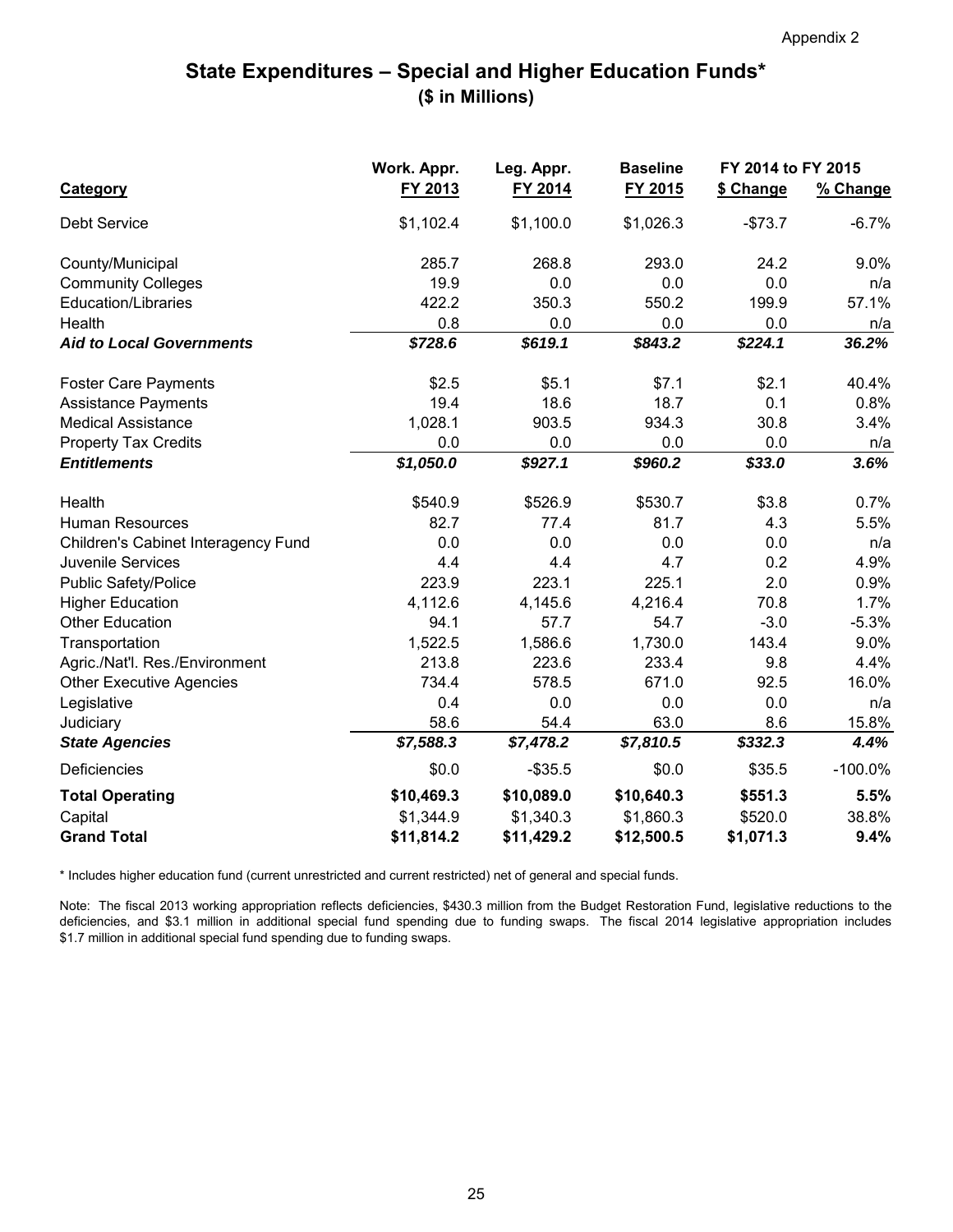#### **State Expenditures – Federal Funds (\$ in Millions)**

|                                            | Work. Appr. | Leg. Appr. | <b>Baseline</b> | FY 2014 to FY 2015 |            |
|--------------------------------------------|-------------|------------|-----------------|--------------------|------------|
| <b>Category</b>                            | FY 2013     | FY 2014    | FY 2015         | \$ Change          | % Change   |
| <b>Debt Service</b>                        | \$12.2      | \$12.4     | \$12.4          | \$0.0              | 0.0%       |
| County/Municipal                           | 51.9        | 59.3       | 59.3            | 0.0                | 0.0%       |
| <b>Community Colleges</b>                  | 0.0         | 0.0        | 0.0             | 0.0                | n/a        |
| <b>Education/Libraries</b>                 | 796.9       | 754.3      | 754.3           | 0.0                | 0.0%       |
| Health                                     | 4.5         | 4.5        | 4.5             | 0.0                | $0.0\%$    |
| <b>Aid to Local Governments</b>            | \$853.3     | \$818.1    | \$818.1         | \$0.0              | 0.0%       |
| <b>Foster Care Payments</b>                | \$79.5      | \$84.0     | \$89.1          | \$5.2              | 6.1%       |
| <b>Assistance Payments</b>                 | 1,117.4     | 1,197.7    | 1,277.9         | 80.2               | 6.7%       |
| <b>Medical Assistance</b>                  | 3,566.4     | 3,911.4    | 4,597.1         | 685.7              | 17.5%      |
| <b>Property Tax Credits</b>                | 0.0         | 0.0        | 0.0             | 0.0                | n/a        |
| <b>Entitlements</b>                        | \$4,763.2   | \$5,193.0  | \$5,964.1       | \$771.1            | 14.8%      |
| Health                                     | \$1,229.7   | \$1,310.5  | \$1,311.8       | \$1.3              | 0.1%       |
| <b>Human Resources</b>                     | 513.2       | 523.1      | 522.7           | $-0.4$             | $-0.1%$    |
| <b>Children's Cabinet Interagency Fund</b> | 0.0         | 0.0        | 0.0             | 0.0                | n/a        |
| <b>Juvenile Services</b>                   | 8.3         | 7.4        | 7.8             | 0.4                | 4.7%       |
| <b>Public Safety/Police</b>                | 29.2        | 26.5       | 28.6            | 2.1                | 7.9%       |
| <b>Higher Education</b>                    | 0.0         | 0.0        | 0.0             | 0.0                | n/a        |
| <b>Other Education</b>                     | 269.8       | 244.9      | 252.4           | 7.5                | 3.1%       |
| Transportation                             | 85.5        | 98.4       | 99.0            | 0.6                | 0.6%       |
| Agric./Nat'l. Res./Environment             | 72.7        | 66.5       | 67.5            | 1.0                | 1.5%       |
| <b>Other Executive Agencies</b>            | 557.0       | 534.9      | 554.1           | 19.2               | 3.6%       |
| Judiciary                                  | 6.0         | 4.3        | 4.4             | 0.2                | 4.0%       |
| <b>Health Insurance Savings</b>            | 0.0         | 0.0        | $-32.0$         | $-32.0$            | n/a        |
| <b>State Agencies</b>                      | \$2,771.5   | \$2,816.5  | \$2,816.5       | \$0.0              | $0.0\%$    |
| Deficiencies                               | \$0.0       | \$6.1      | \$0.0           | $-$ \$6.1          | $-100.0\%$ |
| <b>Total Operating</b>                     | \$8,400.1   | \$8,846.1  | \$9,611.1       | \$765.0            | 8.6%       |
| Capital                                    | \$938.8     | \$941.4    | \$744.7         | $-$196.7$          | $-20.9%$   |
| <b>Grand Total</b>                         | \$9,338.9   | \$9,787.5  | \$10,355.8      | \$568.3            | 5.8%       |

Note: The fiscal 2013 working appropriation includes deficiencies and legislative reductions to the deficiences.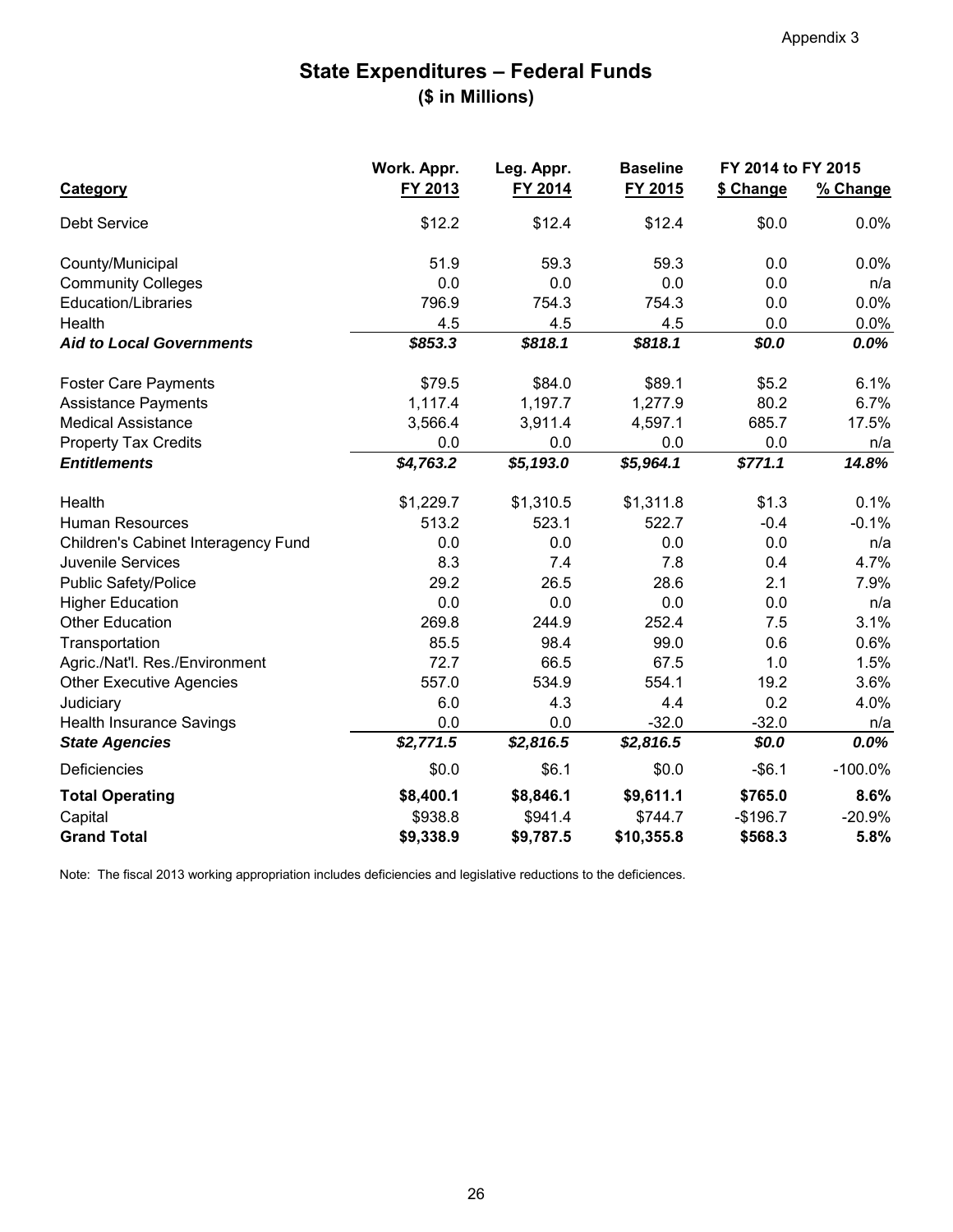#### **State Expenditures – All Funds (\$ in Millions)**

|                                            | <b>Adjusted</b> | Leg. Appr. | <b>Baseline</b> |                    |            |
|--------------------------------------------|-----------------|------------|-----------------|--------------------|------------|
|                                            | Work. Appr.     |            |                 | FY 2014 to FY 2015 |            |
| <b>Category</b>                            | FY 2013         | FY 2014    | FY 2015         | \$ Change          | % Change   |
| <b>Debt Service</b>                        | \$1,114.6       | \$1,195.3  | \$1,297.5       | \$102.1            | 8.5%       |
| County/Municipal                           | 496.6           | 573.1      | 596.7           | 23.6               | 4.1%       |
| <b>Community Colleges</b>                  | 272.3           | 286.6      | 313.7           | 27.2               | 9.5%       |
| <b>Education/Libraries</b>                 | 6,667.1         | 6,867.4    | 6,973.5         | 106.1              | 1.5%       |
| Health                                     | 42.5            | 44.5       | 45.6            | 1.0                | 2.3%       |
| <b>Aid to Local Governments</b>            | \$7,478.6       | \$7,771.7  | \$7,929.5       | \$157.8            | 2.0%       |
| <b>Foster Care Payments</b>                | \$316.4         | \$327.0    | \$327.1         | \$0.1              | $0.0\%$    |
| <b>Assistance Payments</b>                 | 1,237.8         | 1,292.7    | 1,357.8         | 65.1               | $5.0\%$    |
| <b>Medical Assistance</b>                  | 6,906.5         | 7,149.6    | 8,066.1         | 916.5              | 12.8%      |
| <b>Property Tax Credits</b>                | 82.0            | 80.2       | 83.3            | 3.0                | 3.8%       |
| <b>Entitlements</b>                        | \$8,542.6       | \$8,849.6  | \$9,834.3       | \$984.7            | 11.1%      |
| Health                                     | \$3,244.3       | \$3,390.1  | \$3,488.6       | \$98.5             | 2.9%       |
| <b>Human Resources</b>                     | 922.7           | 938.3      | 961.5           | 23.2               | 2.5%       |
| <b>Children's Cabinet Interagency Fund</b> | 16.9            | 21.5       | 22.5            | 1.0                | 4.6%       |
| <b>Juvenile Services</b>                   | 283.4           | 295.2      | 315.0           | 19.9               | 6.7%       |
| <b>Public Safety/Police</b>                | 1,572.1         | 1,616.9    | 1,727.1         | 110.2              | 6.8%       |
| <b>Higher Education</b>                    | 5,218.0         | 5,385.1    | 5,615.3         | 230.2              | 4.3%       |
| <b>Other Education</b>                     | 734.2           | 679.0      | 719.9           | 40.9               | 6.0%       |
| Transportation                             | 1,608.0         | 1,685.0    | 1,829.0         | 144.0              | 8.5%       |
| Agric./Nat'l. Res./Environment             | 395.6           | 406.6      | 421.5           | 14.9               | 3.7%       |
| <b>Other Executive Agencies</b>            | 1,885.4         | 1,778.3    | 1,993.3         | 215.1              | 12.1%      |
| Legislative                                | 78.8            | 81.3       | 86.2            | 4.9                | 6.0%       |
| Judiciary                                  | 451.9           | 470.5      | 494.2           | 23.7               | 5.0%       |
| <b>Health Insurance Savings</b>            | 0.0             | 0.0        | $-160.0$        | $-160.0$           | n/a        |
| <b>State Agencies</b>                      | \$16,411.3      | \$16,747.8 | \$17,514.0      | \$766.3            | 4.6%       |
| <b>Deficiencies</b>                        | \$0.0           | \$234.6    | \$0.0           | $-$234.6$          | $-100.0\%$ |
| <b>Total Operating</b>                     | \$33,547.1      | \$34,799.0 | \$36,575.3      | \$1,776.3          | 5.1%       |
| Capital <sup>(1)</sup>                     | \$2,286.9       | \$2,331.5  | \$2,606.4       | \$274.8            | 11.8%      |
| <b>Subtotal</b>                            | \$35,834.0      | \$37,130.5 | \$39,181.6      | \$2,051.2          | 5.5%       |
| <b>Reserve Funds</b>                       | \$37.8          | \$55.3     | \$228.2         | \$173.0            | 313.0%     |
| <b>Appropriations</b>                      | \$35,871.8      | \$37,185.8 | \$39,409.9      | \$2,224.1          | 6.0%       |
| <b>Reversions</b>                          | $-$30.0$        | $-$30.0$   | $-$30.0$        | \$0.0              | $0.0\%$    |
| <b>Grand Total</b>                         | \$35,841.8      | \$37,155.8 | \$39,379.9      | \$2,224.1          | 6.0%       |

 $(1)$  Includes the Sustainable Communities Tax Credit Reserve Fund.

Note: The fiscal 2013 adjusted working appropriation reflects deficiencies, \$19.6 million in targeted reversions, \$430.3 million from the Budget Restoration Fund, legislative reductions to the deficiencies, and \$3.1 million in additional special fund spending due to funding swaps. The fiscal 2014 legislative appropriation includes \$1.7 million in additional special fund spending due to funding swaps.